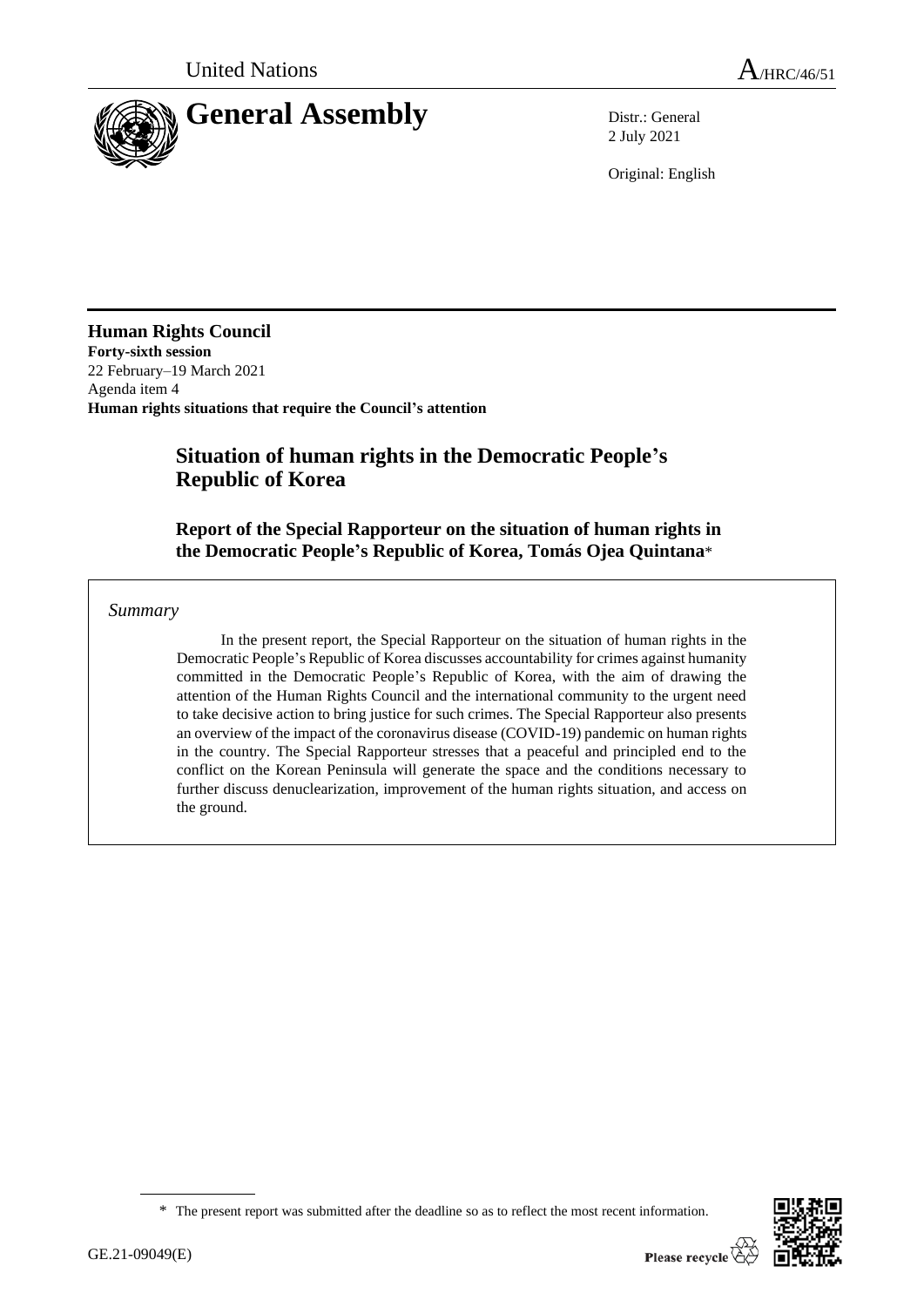# Contents

|      |                                                                     |  | Page           |
|------|---------------------------------------------------------------------|--|----------------|
| L.   |                                                                     |  | 3              |
| II.  |                                                                     |  | $\overline{4}$ |
| Ш.   |                                                                     |  | 6              |
|      | A.                                                                  |  | 6              |
|      | <b>B.</b>                                                           |  | 7              |
|      | C.                                                                  |  | $\tau$         |
|      | D.                                                                  |  | 9              |
|      | Е.                                                                  |  | 10             |
|      | F.                                                                  |  | 12             |
| IV.  | Impact of the COVID-19 pandemic on the situation of human rights in |  | 13             |
| V.   |                                                                     |  | 16             |
| VI.  |                                                                     |  | 17             |
| VII. |                                                                     |  | 17             |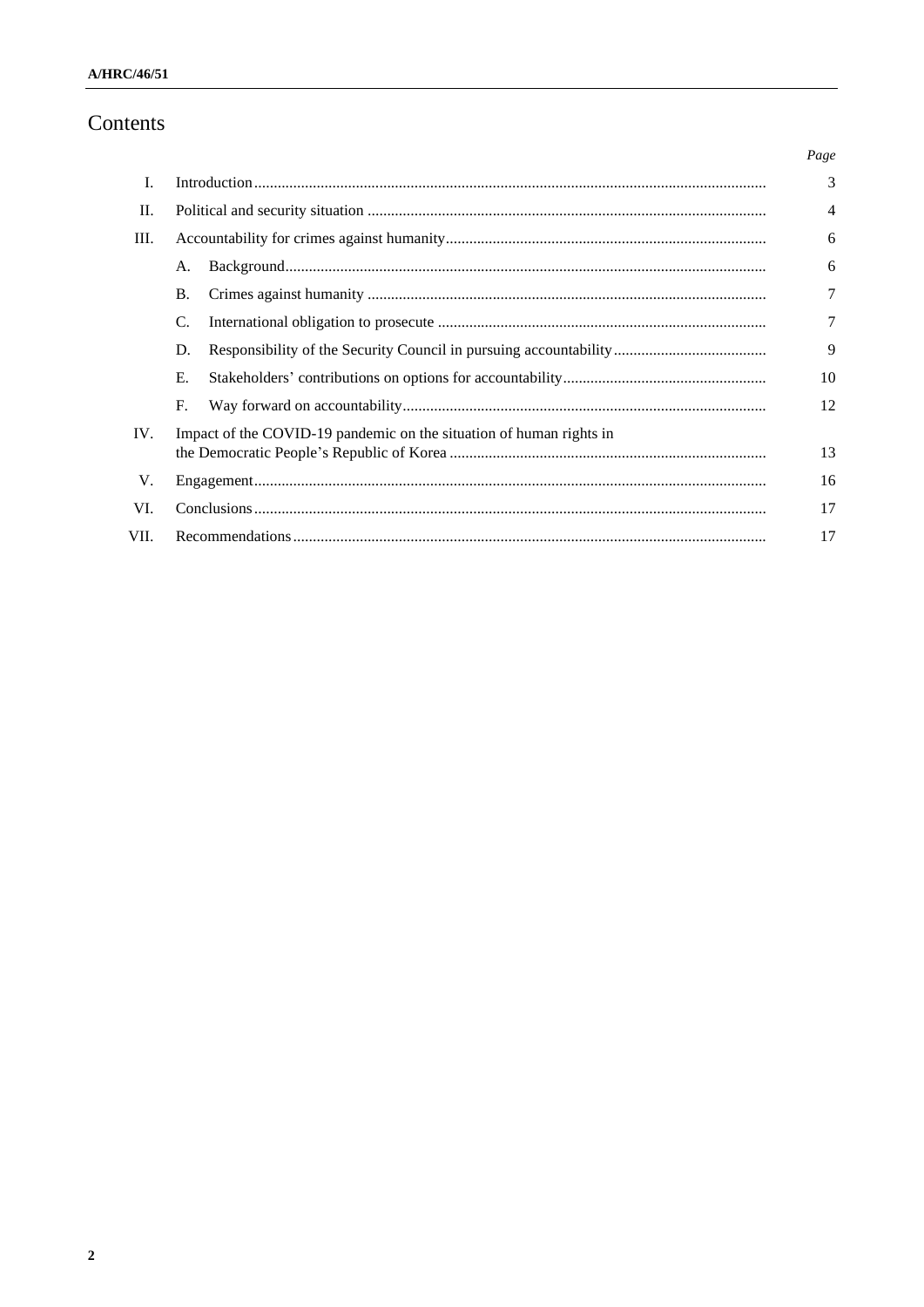### **I. Introduction**

1. In the present report, submitted pursuant to Human Rights Council resolution 43/25, the Special Rapporteur on the situation of human rights in the Democratic People's Republic of Korea seeks to highlight the importance of ensuring accountability for human rights violations in the Democratic People's Republic of Korea. The report incorporates the views submitted to the Special Rapporteur by civil society organizations and by the former members of the commission of inquiry on human rights in the Democratic People's Republic of Korea. In conjunction with the report of the United Nations High Commissioner for Human Rights to the Human Rights Council on promoting accountability in the Democratic People's Republic of Korea,<sup>1</sup> the present report is aimed at bringing to the attention of the Human Rights Council the urgent need for the United Nations and the international community to take decisive action to bring justice and accountability for serious human rights violations, including crimes against humanity, committed in the Democratic People's Republic of Korea. As a former Special Rapporteur on the situation of human rights in Myanmar,<sup>2</sup> the Special Rapporteur has witnessed the consequences when the most serious human rights abuses are forgotten and not properly addressed, despite noble intentions. The Special Rapporteur recognizes the difficulty in finding solutions to entrenched human rights problems in complex circumstances. However, human rights are a matter of values: not only victims but also perpetrators are entitled to human rights, and "recognition of the inherent dignity and of the equal and inalienable rights of all members of the human family is the foundation of freedom, justice and peace in the world".<sup>3</sup>

2. The coronavirus disease (COVID-19) pandemic has compromised the exercise of all human rights and has reminded the human race of its fragile nature. In the present report, the Special Rapporteur assesses the implications of the COVID-19 pandemic in the Democratic People's Republic of Korea. To date, no cases have been confirmed according to the authorities, in part owing to the Government's proactive efforts on prevention. However, drastic containment measures have resulted in a number of concerning consequences that further isolate the people of the Democratic People's Republic of Korea from the outside world. The country has been isolating itself from social, political, economic and diplomatic engagements, including with the United Nations. The authorities have reinforced the doctrine of the *juche* idea, a political aim that the Democratic People's Republic of Korea seeks based on the principle of sovereignty; however, adjustments and corrections are required when related measures affect sensitive aspects of the universal human rights system upheld in the Charter of the United Nations, including the need to cooperate and engage on human rights issues.

3. The Special Rapporteur regrets that the Government of the Democratic People's Republic of Korea continues to oppose his mandate and does not respond to his requests to visit the country. Owing to travel restrictions, he has been unable to undertake any official missions to the Republic of Korea or neighbouring countries since his visits to Thailand from 28 to 29 November 2019 and to Japan from 2 to 4 December 2019. The Special Rapporteur has instead held a series of online meetings with victims of human rights violations, their family members, civil society organizations, United Nations agencies, Governments and the media. Whereas accountability will satisfy the right to justice and help to deter further abuses, cooperation and engagement will create the conditions necessary for a substantive and meaningful improvement of the human rights situation. There will thus be fertile ground to cultivate peace on the Korean Peninsula that not only the people of the Democratic People's Republic of Korea and the Republic of Korea, but also neighbouring countries and the whole world, deserve and demand. For these reasons, the Special Rapporteur continues to take a two-track approach, of engagement and accountability, in his mandate.

<sup>1</sup> A/HRC/46/52.

<sup>&</sup>lt;sup>2</sup> Tomás Ojea Quintana was the Special Rapporteur on the situation of human rights in Myanmar from 2008 to 2014.

<sup>&</sup>lt;sup>3</sup> Universal Declaration of Human Rights, preamble.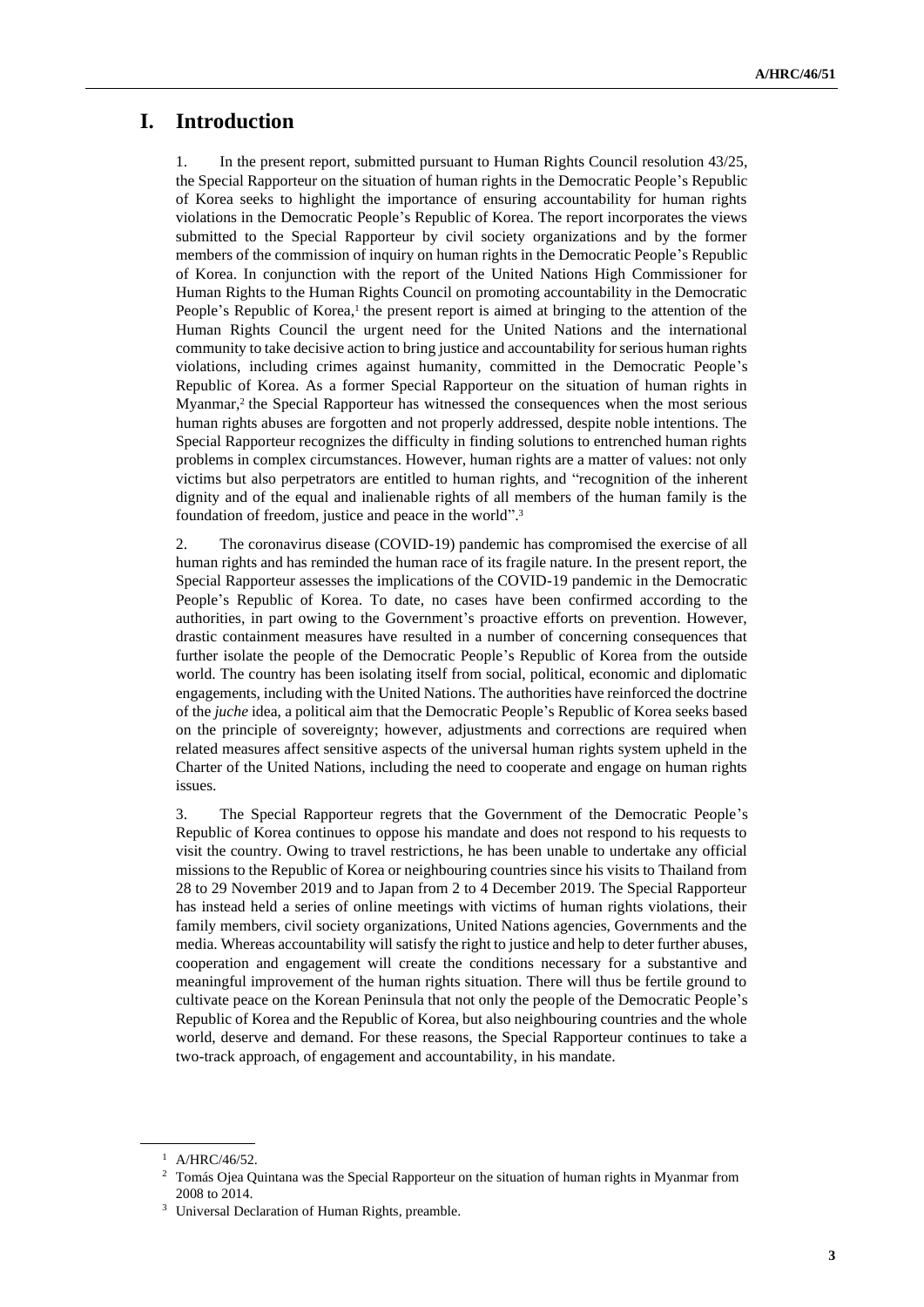# **II. Political and security situation**

4. The inter-Korea joint liaison office in Kaesong Industrial Zone was demolished by the Democratic People's Republic of Korea in June 2020.<sup>4</sup> The office had been opened in 2018 to enhance communication and engagement between the Democratic People's Republic of Korea and the Republic of Korea, and its demolition marked the fragile nature of negotiations for peace and denuclearization on the Korean Peninsula. The summit meetings between the two countries and between the Democratic People's Republic of Korea and the United States of America in 2018 and 2019 had generated high expectations for the peaceful resolution of the conflict, but these measures have not yet yielded concrete outcomes. Measures to contain the COVID-19 pandemic globally have further reduced the space for negotiations. Working with the Republic of Korea, the new Administration in the United States should explore practical approaches to pursue denuclearization, peace and human rights on the Korean Peninsula.

5. The Democratic People's Republic of Korea has continued to refrain from nuclear and intercontinental ballistic missile tests since November 2017, but at the same time the Government has regularly exhibited progress in nuclear and missile technologies. The Special Rapporteur continues to support all efforts to negotiate on the security agenda with the Democratic People's Republic of Korea. The Special Rapporteur, in his bilateral discussions with the United States and the Republic of Korea, has persistently stressed the need to apply a principled approach to negotiations and not to shy away from raising concerns about the human rights situation in the Democratic People's Republic of Korea, including regarding the lack of cooperation with United Nations mechanisms, in particular with his mandate and the Office of the United Nations High Commissioner for Human Rights (OHCHR). Negotiations should also include a commitment from the Government of the Democratic People's Republic of Korea to meaningful progress and engagement on human rights. The denuclearization agenda, the urgent need for peace on the Korean Peninsula and the grave human rights situation in the Democratic People's Republic of Korea are interconnected and mutually reinforcing. The latest informal discussion by the Security Council on the human rights situation in the Democratic People's Republic of Korea, in December 2020, is a step in the right direction.

6. There is no doubt that the Security Council has an important obligation with respect to a country that perpetuates serious and pervasive human rights abuses and that has illegally acquired nuclear weapons and ballistic missile technology capable of flying nuclear warheads across borders, thereby posing a threat to international peace and security. The Security Council has been called upon by other relevant United Nations bodies, namely the General Assembly and the Human Rights Council, to take action with regard to the human rights situation in the Democratic People's Republic of Korea, and specifically to refer the situation to the International Criminal Court. Such decisive action has yet to be realized. In the view of the Special Rapporteur, the Security Council must also not lose sight of the adverse consequences of the severe sanctions regime aimed at curtailing the resources needed by the Democratic People's Republic of Korea to develop nuclear and missile technologies. According to limited but repeated information, the sanctions regime has affected both humanitarian assistance and the basic economic and social rights of the people in the country. For as long as the Democratic People's Republic of Korea appears to make progress in developing its weapon capabilities, the people bear much of the burden of sanctions, and addressing this reality should not be a taboo.

7. The Special Rapporteur calls on the countries in the region, particularly those neighbouring the Democratic People's Republic of Korea –China and the Russian Federation – to actively engage on human rights issues in the Democratic People's Republic of Korea, as they have engaged in the denuclearization and security agendas. As stressed repeatedly, the two matters are interlinked and could provoke political and social instability if not properly addressed. Given the geographical proximity, historical diplomatic engagement and economic reliance between their countries, the Special Rapporteur encourages the authorities of China to exercise their influence and leverage to encourage the Government of the

<sup>4</sup> NK News, "North Korea demolishes inter-Korean liaison office at Kaesong", 16 June 2020.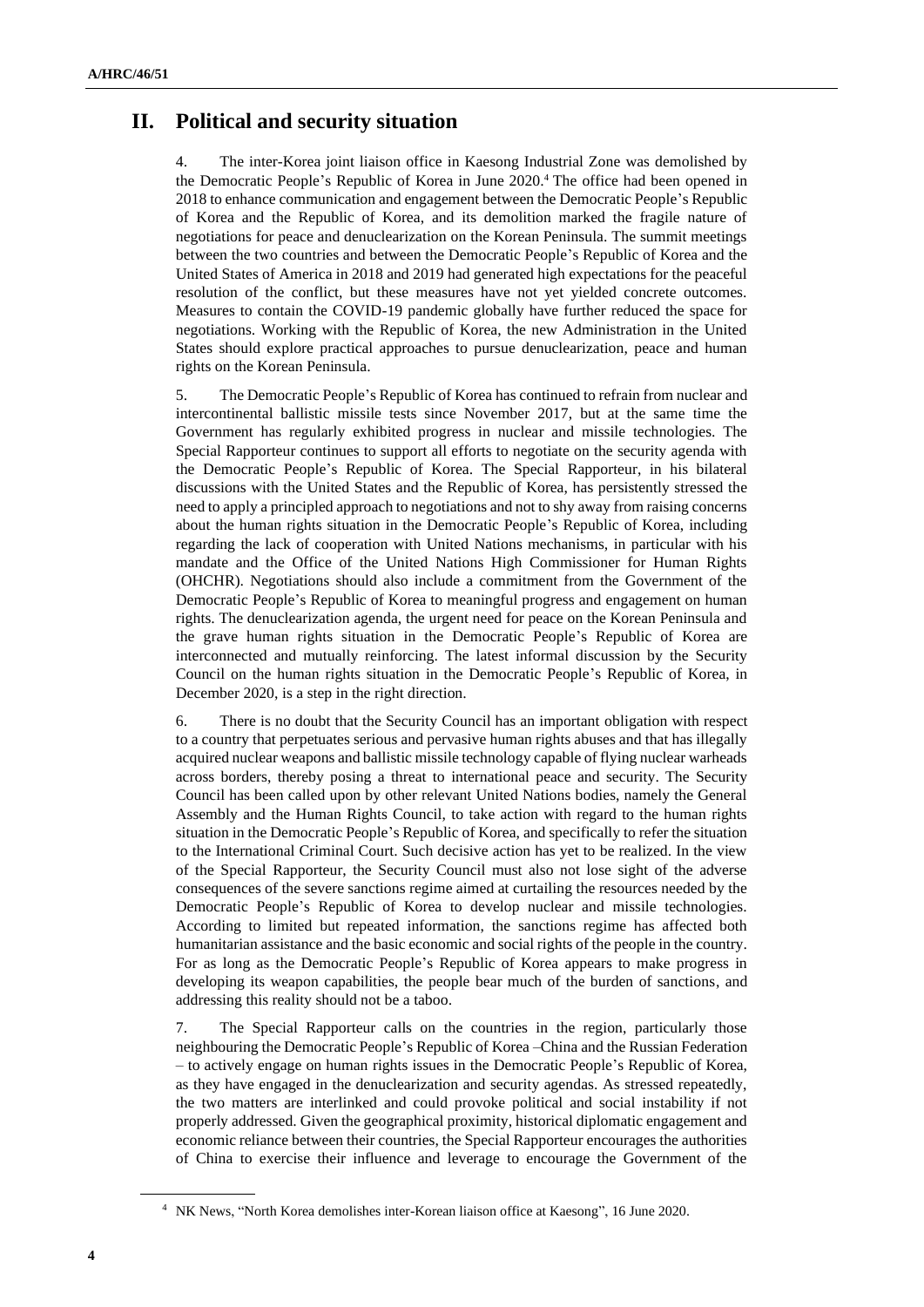Democratic People's Republic of Korea to initiate dialogue with him with a view to improving human rights on the ground.

8. Owing to the restrictions on travel as COVID-19 preventative measures, the number of escapees from the Democratic People's Republic of Korea arriving in the Republic of Korea has declined significantly. In 2020, only 229 escapees arrived in the Republic of Korea, a significant drop from 1,047 in 2019.<sup>5</sup> Escapees reportedly continue to be repatriated to the Democratic People's Republic of Korea from China, which may compromise the principle of non-refoulement. With the limited international presence in the Democratic People's Republic of Korea and the reduction in escapee arrivals in the Republic of Korea, who provide first-hand information, the paucity of information on the human rights situation in the country is worse than ever.

9. The Democratic People's Republic of Korea convened the eighth Congress of the Workers' Party of Korea, the only political party existing in the country, from 5 to 12 January 2021 amid the deteriorating economic situation, further aggravated by COVID-19 and seasonal cycles of natural disasters. The centralization of the leadership continued with Kim Jong Un elected as the General Secretary of the Workers' Party of Korea. Mr. Kim referred to the COVID-19 pandemic in his opening speech, stating that 2020 had been a difficult year in the context of the "world public health crisis", which had been unprecedented in its length.<sup>6</sup> The discussions at the Congress appeared to focus on strengthening of military and strategic capabilities, a new five-year economic plan and the eradication of the anti-socialist phenomenon. The leadership admitted the failure of the previous five-year economic plan. While no details were disclosed about the new programme, there were some indications that the State would exert greater control over the economy against private market initiatives. The agenda also included solutions to improve living standards by achieving planned and continuous growth of production in agriculture, light industry and the fishing industry and by developing cities and counties.<sup>7</sup> Mr. Kim recently stressed that the country was facing its worst ever difficulties, and criticized officials in control of overseeing the implementation of economic policies.<sup>8</sup>

10. Regarding the peace process, Mr. Kim criticized the Republic of Korea for failing to adhere to its commitments, but remained open to engagement on the condition that the Republic of Korea authorities strictly control and root out any abnormal and antireunification conduct and that United States withdraw policies that the Democratic People's Republic of Korea considered hostile. Leading up to the Congress, the Government implemented an 80-day loyalty campaign wherein every citizen was required to contribute long hours of labour to fulfil or exceed newly assigned quotas in all areas in order to finish State projects, including post-typhoon reconstruction efforts and COVID-19 prevention campaigns, and boost national productivity in agriculture, coal mining and other areas.<sup>9</sup> On 18 January 2021, new members were appointed to the Cabinet, in which there are currently no women. On a positive note, it was reported in the media in November 2020 that the Government had ordered a nationwide survey to measure illiteracy in the country, with the aim of eradicating it.<sup>10</sup>

<sup>5</sup> Republic of Korea, Ministry of Unification, "Policy on North Korean defectors". Available at www.unikorea.go.kr/eng\_unikorea/relations/statistics/defectors.

<sup>6</sup> KCNA Watch, "Supreme Leader Kim Jong Un makes opening speech at 8th WPK Congress", 6 January 2021.

<sup>7</sup> KCNA Watch, "Supreme Leader Kim Jong Un continues report on work of 7th Central Committee of WPK", 7 January 2021. Available at https://kcnawatch.jp/newstream/1609970752- 674090795/supreme-leader-kim-jong-un-continues-report-on-work-of-7th-central-committee-ofwpk/.

<sup>8</sup> Yonhap News Agency, "N. Korea convenes parliamentary meeting after party congress", 18 January 2021.

<sup>9</sup> NK News, "North Korean Politburo starts '80-day battle' ahead of January Party Congress", 5 October 2020.

<sup>&</sup>lt;sup>10</sup> Radio Free Asia, "North Korea surveys population for illiterates, orders reading classes", 25 November 2020.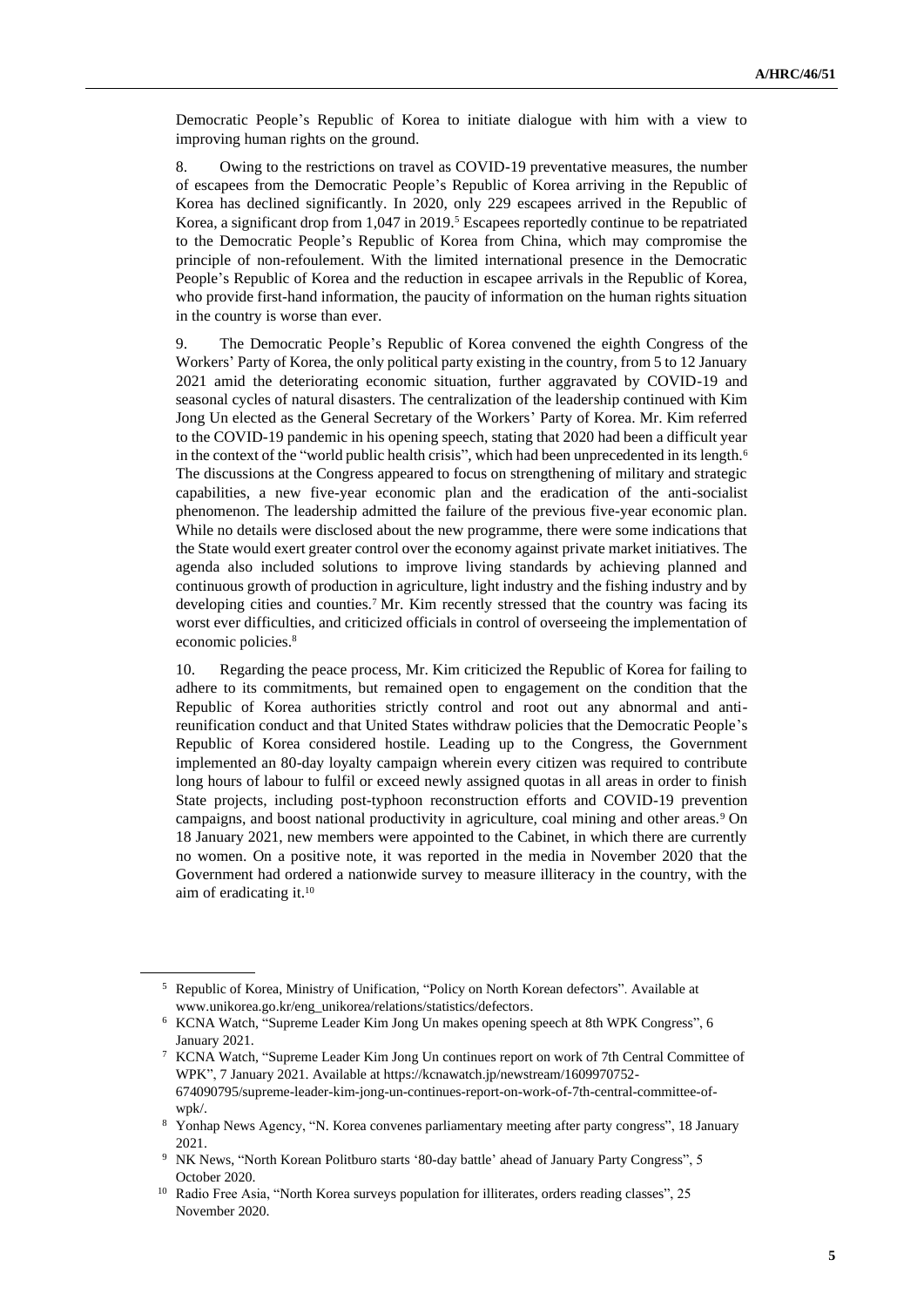# **III. Accountability for crimes against humanity**

### **A. Background**

11. The human rights situation in the Democratic People's Republic of Korea was formally addressed by the United Nations for the first time in 2003. After advocacy by civil society organizations and academia, the Commission on Human Rights adopted its resolution 2003/10, in which it expressed its deep concern about reports of systemic, widespread and grave violations of human rights, including the use of torture, public executions, prison camps and restrictions on the freedom of expression.

12. In 2004, the Commission on Human Rights adopted its resolution 2004/13, in which it established the mandate of the Special Rapporteur on the situation of human rights in the Democratic People's Republic of Korea, and requested the Special Rapporteur to establish direct contact with the Government and people and to investigate and report on the situation of human rights in the country. This mandate has been renewed annually since its establishment. In 2005, the General Assembly adopted its resolution 60/173, in which it expressed its serious concern at continuing reports of systemic, widespread and grave violations of human rights in the Democratic People's Republic of Korea and the refusal of the Government to recognize the mandate of the Special Rapporteur or to extend cooperation to him. Since then, the General Assembly has adopted a resolution annually on the human rights situation in the Democratic People's Republic of Korea.

13. Concerned about the continuing serious human rights violations in the Democratic People's Republic of Korea, the Human Rights Council in 2013 established a commission of inquiry with a mandate to investigate the systematic, widespread and grave violations of human rights in the country, with a view to ensuring full accountability, in particular where those violations could amount to crimes against humanity.<sup>11</sup> In its landmark report of 2014, the commission of inquiry documented serious human rights violations, some of which amounting to crimes against humanity.  $12$  The commission of inquiry made several recommendations to pursue justice and accountability, including a Security Council referral of the situation to the International Criminal Court or the establishment of an ad hoc international tribunal,<sup>13</sup> by the Security Council acting under Chapter VII of the Charter of the United Nations or by the General Assembly using its residual powers and universal jurisdiction. It also recommended that the High Commissioner for Human Rights establish a field-based structure that should build on the collection of evidence and documentation work of the commission of inquiry, and further expand its database, to help ensure accountability for human rights violations in the Democratic People's Republic of Korea, in particular where such violations amounted to crimes against humanity.<sup>14</sup> In 2016, the Human Rights Council requested the High Commissioner to appoint a group of independent experts to explore appropriate approaches to seek accountability for human rights violations in the Democratic People's Republic of Korea.<sup>15</sup>

14. In 2014, the Security Council held its first Arria-formula meeting on the situation of human rights in the Democratic People's Republic of Korea. From 2015 to 2017, the Security Council held annual discussions on the situation. After an impasse of two years, in December 2020, following an informal consultation, eight members of the Security Council issued a joint statement on the situation, re-emphasizing the importance of a discussion of the topic in the Security Council and noting that human rights violations in the Democratic People's Republic of Korea posed an imminent threat to international peace and security.<sup>16</sup>

<sup>&</sup>lt;sup>11</sup> See Human Rights Council resolution 22/13.

<sup>12</sup> A/HRC/25/63.

<sup>13</sup> Ibid., para. 87.

<sup>14</sup> Ibid., para. 94 (c).

<sup>&</sup>lt;sup>15</sup> See Council resolution 31/18 and A/HRC/34/66/Add.1.

<sup>&</sup>lt;sup>16</sup> Permanent Mission of Germany to the United Nations, "Statement by Germany, Belgium, the Dominican Republic, Estonia, France, the UK, the USA and Japan on the human rights situation in DPRK", 11 December 2020. Available at https://new-york-un.diplo.de/un-en/news-corner/-/2426506.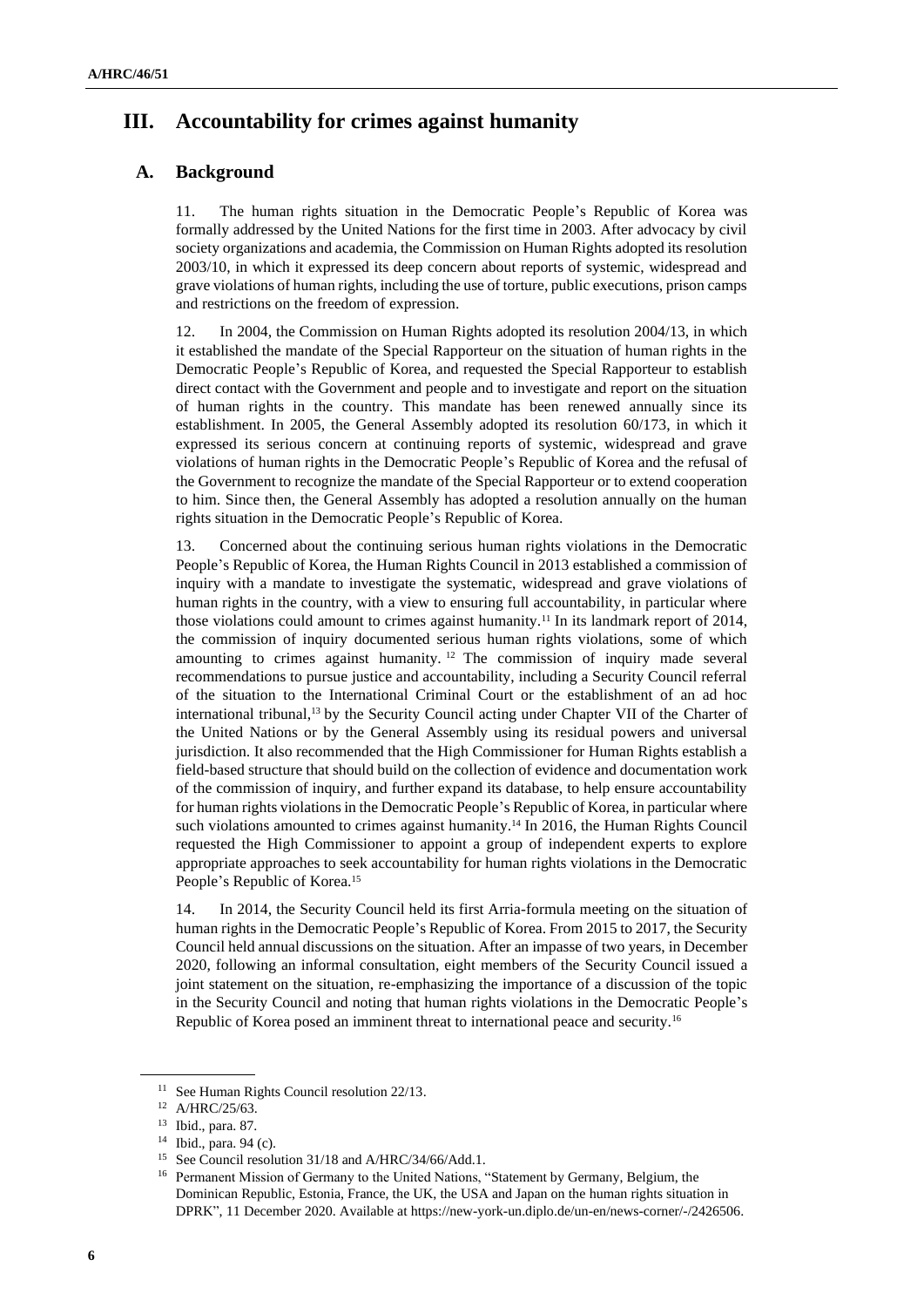### **B. Crimes against humanity**

15. In its 2014 report, the commission of inquiry concluded that there were reasonable grounds to believe that crimes against humanity had been committed and continued to be committed in the Democratic People's Republic of Korea. It highlighted that the gravity, scale and nature of those violations revealed a State that did not have any parallel in the contemporary world. The crimes against humanity listed by the commission of inquiry entailed extermination, murder, enslavement, torture, imprisonment, rape, forced abortion and other sexual violence, persecution on political, religious, racial and gender grounds, the forcible transfer of populations, enforced disappearance and the inhumane act of knowingly causing prolonged starvation.<sup>17</sup> The High Commissioner for Human Rights, in her recent report to the Human Rights Council on promoting accountability in the Democratic People's Republic of Korea, submitted pursuant to Council resolution 40/20, stated that analysis of available information continued to confirm that there were reasonable grounds to believe that crimes against humanity had been committed and could be ongoing in the Democratic People's Republic of Korea.<sup>18</sup> Since the beginning of his mandate in June 2016, the Special Rapporteur has received verifiable and credible information that confirms the conclusions of both the commission of inquiry and the High Commissioner.

16. The Government of the Democratic People's Republic of Korea bears the primary responsibility to investigate and hold accountable those responsible for crimes against humanity. The Government continues to reject outright all allegations of serious human rights violations in the country despite ample evidence from the United Nations and other organizations. There are still no signs that the Democratic People's Republic of Korea has overcome the entrenched culture of impunity to hold accountable individuals who are responsible for human rights violations. The Special Rapporteur is of the view that the crimes against humanity committed in the Democratic People's Republic of Korea may entail the criminal liability of the highest authorities of the country. Given the centralized structure and decision-making processes within the State, there are reasonable grounds to believe that existing State policies that violate human rights are decided at the highest levels.

#### **C. International obligation to prosecute**

17. The Democratic People's Republic of Korea has obligations to investigate, prosecute and punish serious human rights violations under various provisions of international law. The duty to prosecute arises firstly from the right of victims to an effective remedy for human rights violations. While the Universal Declaration of Human Rights is not a legally binding instrument, many of its provisions are now considered customary international law. Building on the Universal Declaration of Human Rights, article 2 (3) of the International Covenant on Civil and Political Rights, to which the Democratic People's Republic of Korea remains a party,<sup>19</sup> obliges States parties to ensure an effective remedy for violations of human rights. In interpreting this article, the Human Rights Committee has clarified the obligations of States parties to take effective steps to investigate violations of human rights promptly, thoroughly and effectively through independent and impartial bodies and to ensure that those responsible are brought to justice, stressing that failure by a State party to investigate allegations of violations could in and of itself give rise to a separate breach of the Covenant.<sup>20</sup> With respect

<sup>17</sup> A/HRC/25/63, paras. 75–76 and 80.

<sup>18</sup> A/HRC/46/52, para. 68.

<sup>&</sup>lt;sup>19</sup> The Democratic People's Republic of Korea acceded to the International Covenant on Civil and Political Rights in 1981. In 1997, the State sought to withdraw from the Covenant. However, the Secretary-General communicated the opinion that, as the Covenant did not contain withdrawal provisions, a withdrawal would not appear possible unless all States parties agreed to it. As a response, the Human Rights Committee issued general comment No. 26 (1997) on the continuity of obligations. Subsequently, the Democratic People's Republic of Korea acknowledged its obligations under the Covenant by submitting its second periodic report to the Committee.

<sup>20</sup> General comment No. 31 (2004), paras. 15 and 18*.*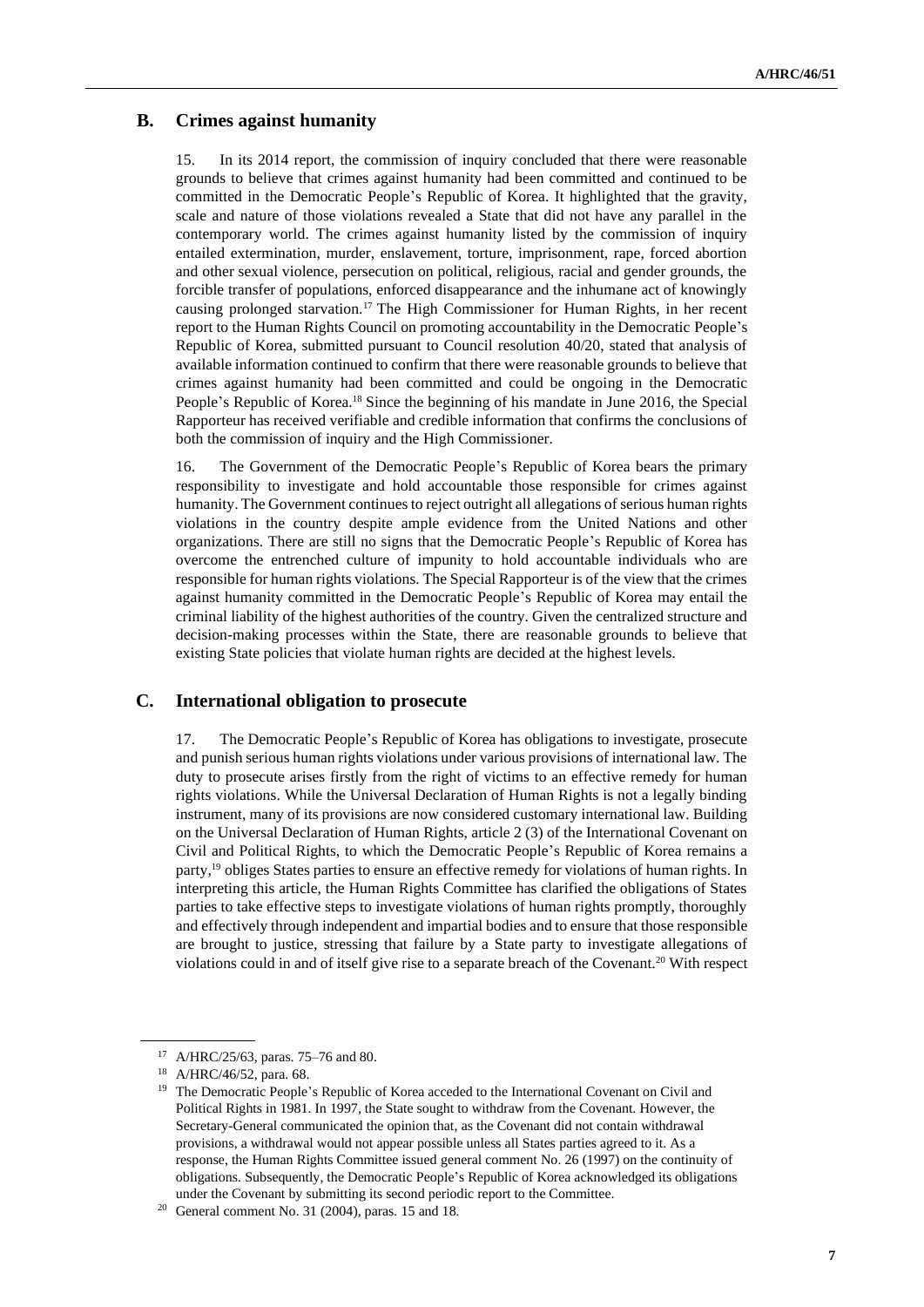to genocide and violations of international humanitarian law, the relevant legal instruments clearly provide for an obligation to prosecute such violations.<sup>21</sup>

18. While the primary obligation rests with the Democratic People's Republic of Korea to address systematic human rights violations through its national laws and judicial processes, in the Special Rapporteur's view, other States should prosecute perpetrators where the Democratic People's Republic of Korea is unable or unwilling to do so. While the Democratic People's Republic of Korea is not a party to the Rome Statute of the International Criminal Court, the Rome Statute reflects customary international law. The International Criminal Court's principle of complementarity has institutionalized the primary responsibility for prosecuting international crimes to national criminal jurisdictions.<sup>22</sup> However, the Rome Statute reinforces the obligation to prosecute when there is lack of political will or ability to carry out the investigation or prosecution.<sup>23</sup> In its 2014 report, the commission of inquiry found that the State institutions of the Democratic People's Republic of Korea were neither willing nor able to effectively investigate and prosecute crimes against humanity, prohibited under *jus cogens*, and that the perpetrators enjoyed impunity. <sup>24</sup> This finding, which in the Special Rapporteur's assessment has not changed, would appear to trigger the obligation of other States to take action.

19. The four Geneva Conventions, the Convention on the Prevention and Punishment of the Crime of Genocide and the Convention against Torture and Other Cruel, Inhuman or Degrading Treatment or Punishment obligate States parties to extradite or prosecute (*aut dedere aut judicare*) perpetrators of violations, regardless of the nationality of the perpetrator or the victim and regardless of where the crime was committed. Notably, the Convention against Torture (art. 5) requires States parties to take such measures as may be necessary to establish their jurisdiction over such offences whenever the offender is present in their territory. This requirement may be considered as obligating States to apply the principle of universal jurisdiction in respect of torture. More recently, the International Convention for the Protection of All Persons from Enforced Disappearance (arts. 9 (2) and 11 (1)) also obligates States parties to extradite or prosecute.

20. In addition to prosecuting offenders, States also have the duty to assist each other to ensure accountability for serious violations of human rights and international humanitarian law.<sup>25</sup> The concept of the "responsibility to protect" represents an agreement to take collective action, including under Chapters VI and VIII of the Charter of the United Nations, where States manifestly fail to protect their populations from gross human rights violations.<sup>26</sup> The Rome Statute – again, taken as a distillation of customary law – affirms that the most serious crimes of concern to the international community as a whole must not go unpunished and that their effective prosecution must be ensured both at the national level and through international cooperation.<sup>27</sup> The Human Rights Committee has reiterated the duty of the international community to cooperate, maintaining that States parties should also assist each

<sup>&</sup>lt;sup>21</sup> The provisions of the relevant legal instruments are the following: the Convention on the Prevention and Punishment of the Crime of Genocide, art. 4; the Geneva Convention for the Amelioration of the Condition of the Wounded and Sick in Armed Forces in the Field, art. 49; the Geneva Convention for the Amelioration of the Condition of Wounded, Sick and Shipwrecked Members of Armed Forces at Sea, art. 50; the Geneva Convention relative to the Treatment of Prisoners of War, art. 129; and the Geneva Convention relative to the Protection of Civilian Persons in Time of War, art. 146. The Democratic People's Republic of Korea acceded to the Convention on the Prevention and Punishment of the Crime of Genocide in 1989, and to the four Geneva Conventions in 1957 (entered into force in 1958).

<sup>22</sup> Rome Statute, tenth preambular para. and art. 1.

<sup>23</sup> Ibid., art. 17.

<sup>&</sup>lt;sup>24</sup> "Report of the detailed findings of the commission of inquiry on human rights in the Democratic People's Republic of Korea", paras. 1199 and 1216. Available from

www.ohchr.org/EN/HRBodies/HRC/CoIDPRK/Pages/ReportoftheCommissionofInquiryDPRK.aspx. <sup>25</sup> A/HRC/27/56, para. 30.

<sup>&</sup>lt;sup>26</sup> At the 2005 World Summit, Member States committed to the principle of the responsibility to protect their populations from genocide, war crimes, ethnic cleansing and crimes against humanity. See General Assembly resolution 60/1.

<sup>27</sup> Rome Statute, fourth preambular para.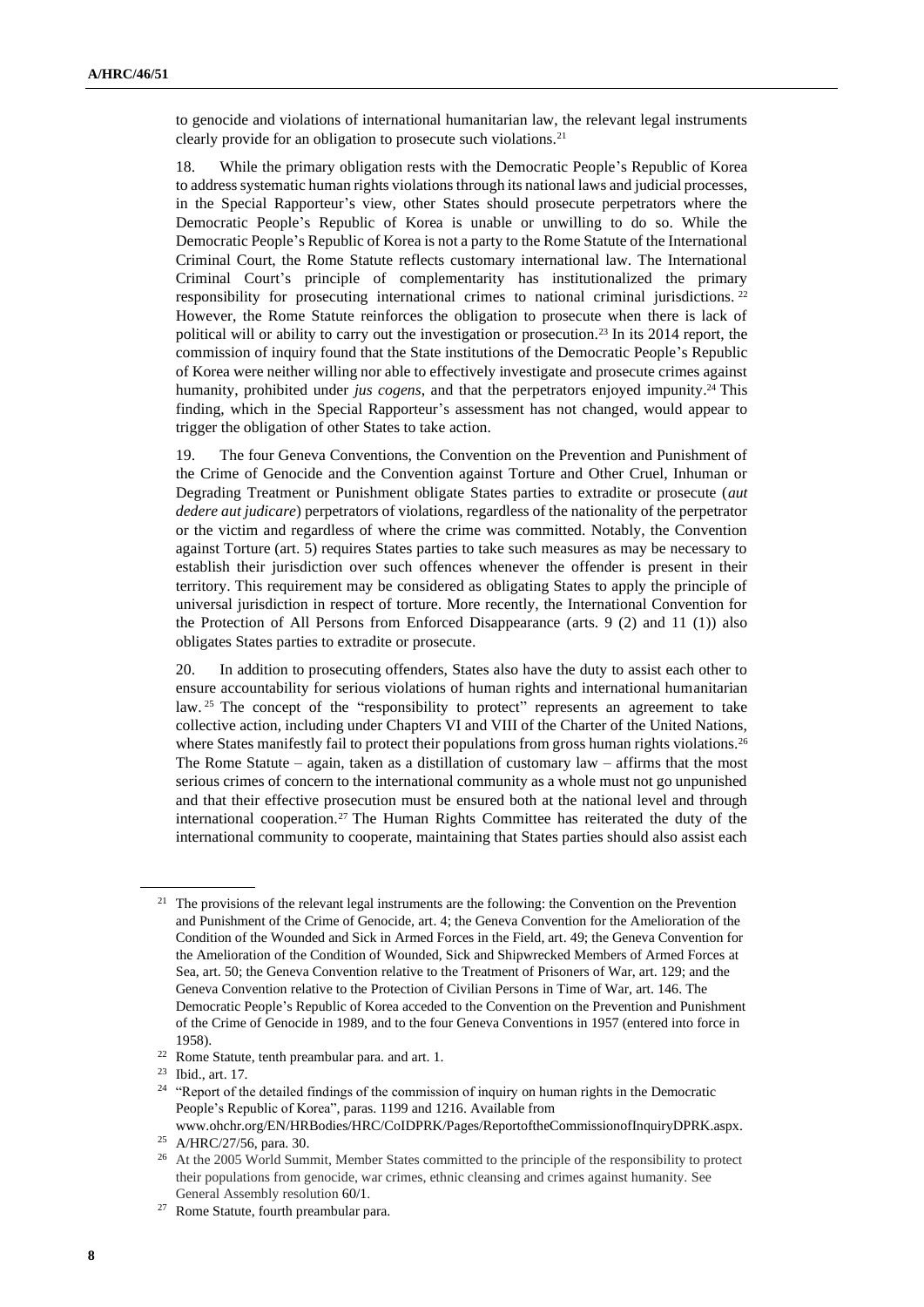other to bring to justice persons suspected of having committed acts in violation of the Covenant that are punishable under domestic or international law.<sup>28</sup>

#### **D. Responsibility of the Security Council in pursuing accountability**

21. The international obligation of States to prosecute connects directly with the responsibility of the Security Council to pursue accountability for the most serious human rights abuses in the Democratic People's Republic of Korea under the provisions of Chapter VII of the Charter of the United Nations and/or based on the principle of universal jurisdiction, and, where necessary, through referral to the International Criminal Court pursuant to article 13 (b) of the Rome Statute.<sup>29</sup>

22. Following up on the recommendations of 2014 report of the commission of inquiry, both the Human Rights Council and the General Assembly have repeatedly encouraged the Security Council to take appropriate action to ensure accountability, including through consideration of referral of the situation in the Democratic People's Republic of Korea to the International Criminal Court and consideration of further sanctions in order to target effectively those who appear to be most responsible for human rights violations that the commission has said may constitute crimes against humanity.<sup>30</sup> In the meantime, the people in the Democratic People's Republic of Korea have continued for decades to suffer or fear grave abuses by State institutions that are supposed to protect them. In the view of the Special Rapporteur, the Security Council should bear responsibility for its inaction against the continuation of crimes against humanity in the Democratic People's Republic of Korea. A rationale based on human rights demands that the fight against abuses of such a scale, gravity and nature cannot take a back seat to national or geopolitical interests. Failure to take action may be legal, but it is not justifiable under the Charter of the United Nations.<sup>31</sup>

23. In contrast to the human rights situation, the measures taken by the Security Council against the development of nuclear weapons by the Democratic People's Republic of Korea entail the most comprehensive and prohibitive regime of sanctions ever put in place. Maintenance of international peace and security is critical in the case of the Democratic People's Republic of Korea, and consensus in the Security Council has had positive effects to this end. However, the Special Rapporteur has argued repeatedly in previous reports that these comprehensive sanctions have affected the economic and social rights of the people in the Democratic People's Republic of Korea. Grave violations of human rights also threaten peace and security, as do nuclear weapons. The Security Council should therefore take a holistic approach to addressing peace and security concerns, including through referral of the situation to the International Criminal Court, rather than simply repeating sanctions concerning denuclearization.

24. In addressing the role of the Security Council in relation to the human rights situation in the Democratic People's Republic of Korea, the power of veto held by the permanent members of the Security Council cannot be overlooked. A rationale that embraces universal human rights emanating from the Charter of the United Nations should guide the exercise of the veto power, in particular in respect of a possible referral to the International Criminal Court. The deteriorating human rights situation in the Democratic People's Republic of Korea over decades urgently requires the permanent members of the Security Council to reach a consensus in order to refer the situation to the International Criminal Court. The

<sup>28</sup> General comment No. 31 (2004), para. 18.

<sup>&</sup>lt;sup>29</sup> There are disputes among experts as to whether the International Criminal Court's jurisdiction over situations involving non-party States triggered under art. 13 (b) is based on universal jurisdiction or on the power of the Security Council under Chapter VII.

<sup>&</sup>lt;sup>30</sup> See General Assembly resolution 75/190 and Human Rights Council resolution 43/25.

<sup>&</sup>lt;sup>31</sup> In connection with this responsibility, it is worth recalling the remarks of the Deputy Secretary-General, on behalf of the Secretary-General, to the Security Council in May 2014 in relation to the Syrian Arab Republic: "The Security Council has an inescapable responsibility in this regard. States that are members of both the Security Council and the Human Rights Council have a particular duty to end the bloodshed and to ensure justice for the victims of unspeakable crimes." See www.un.org/sg/en/content/dsg/statement/2014-05-22/deputy-secretary-generals-remarks-behalfsecretary-general-security.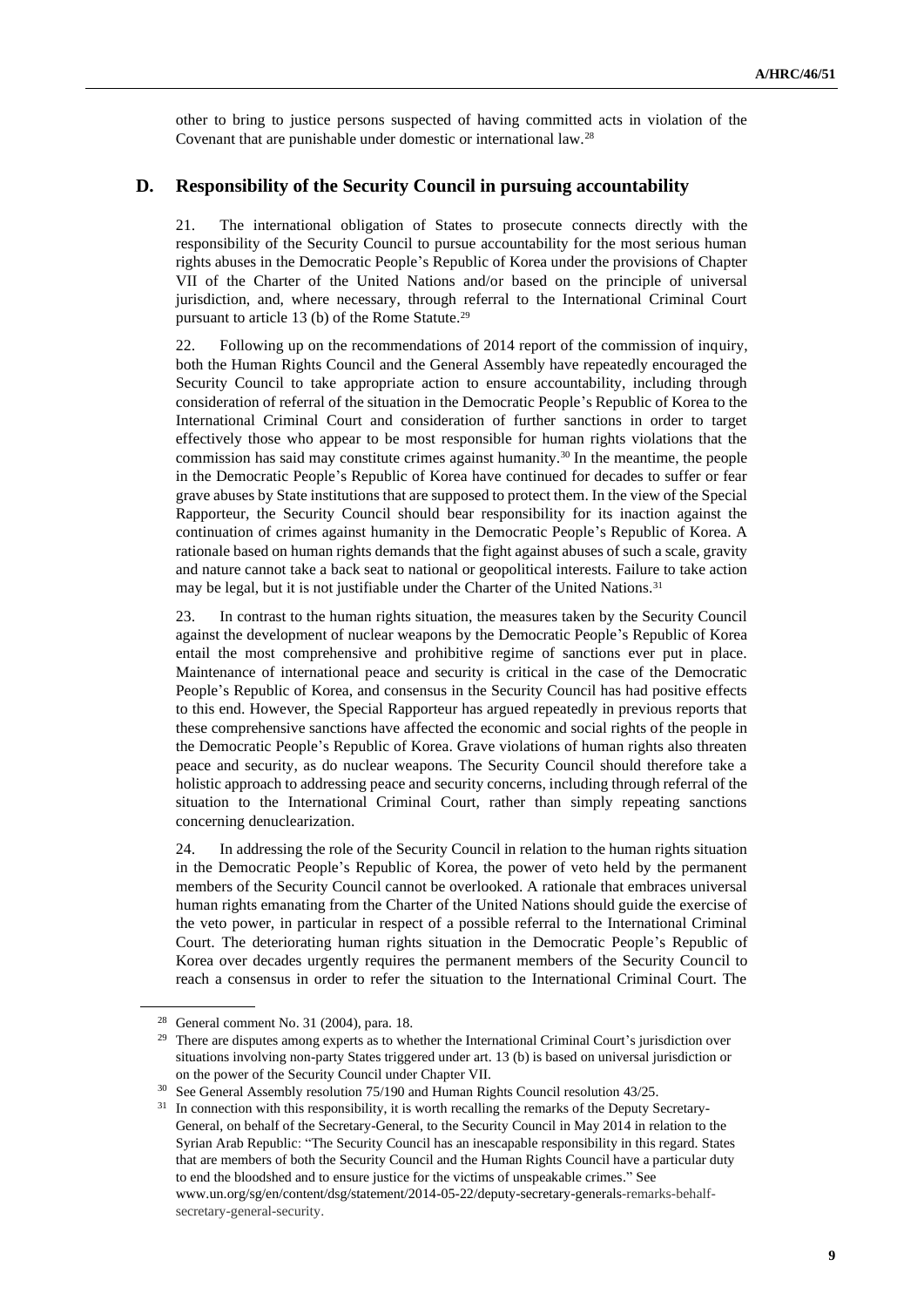Special Rapporteur believes that it is imperative that all permanent members of the Security Council maintain a transparent and open position on this issue, rather than exercising their dual prerogative to veto and not to reveal their position.

#### **E. Stakeholders' contributions on options for accountability**

#### **Views of the former members of the commission of inquiry**

25. In December 2020, the Special Rapporteur wrote to the former members of the commission of inquiry on human rights in the Democratic People's Republic of Korea to seek their views on progress and challenges in promoting the accountability agenda for human rights violations in the country. In their reply, <sup>32</sup> the former members of the commission recommended: (a) the dissemination of the report of the commission in accessible hard copy format and preferably also translated into Korean, including in the Democratic People's Republic of Korea; (b) increased resources for OHCHR, including its field-based structure in Seoul; (c) the revival and continuation of regular meetings of the Security Council on denuclearization and accountability for human rights; and (d) the appointment of an independent expert or panel to bring up to date the recommendations made by the commission in its report. The former members of the commission noted the recent confirmation by the High Commissioner for Human Rights that there remained reasonable grounds to believe that human rights violations and crimes against humanity continued in the Democratic People's Republic of Korea.<sup>33</sup> That finding, they asserted, should be met with a renewed demand for accountability seven years after the initial findings. To fulfil the rights of victims to truth, justice, reparation and guarantees of non-recurrence, the prosecution of alleged international crimes remained a high priority, preferably through referral of the situation to the International Criminal Court or through the establishment of an ad hoc tribunal.

#### **Views of civil society organizations**

26. Civil society organizations and activists have long worked to promote the human rights of the people of the Democratic People's Republic of Korea, end impunity and ensure justice. In December 2020, to honour their efforts and to benefit from their expertise, the Special Rapporteur issued a call for submissions from civil society organizations and other stakeholders to share their views for the purposes of informing the present report. They were asked: (a) what progress and limitations they saw on accountability issues in the Democratic People's Republic of Korea seven years after the commission of inquiry had issued its report, and how they envisaged the way forward; and (b) what their views were on the approach that should be taken to ensure that the obligation to respect human rights in the Democratic People's Republic of Korea, including on accountability measures and ending impunity, and the need for the establishment of peace on the Korean Peninsula were fulfilled. Nine stakeholders submitted their views, which are summarized below.<sup>34</sup>

27. The Citizens' Alliance for North Korean Human Rights highlighted the issue of slavery in the supply chain, particularly in coal production, and a pyramid system of quotas that relied on the extortion of goods and forced labour in a vast network of detention and political prison camps. It recommended that the United Nations examine the intricate connections between the senior leadership's reliance on serious human rights crimes to remain in power, and the profits that the State derived from international trade and investments in strengthening its military and nuclear capabilities.

28. The Committee for Human Rights in North Korea, while stressing that the Security Council, General Assembly and Human Rights Council must address crimes against

 $32$  For the full submission from the former members of the commission of inquiry, see www.ohchr.org/EN/HRBodies/SP/CountriesMandates/KP/Pages/Submissions-accountabilityagenda.aspx.

<sup>33</sup> See A/HRC/46/52.

<sup>34</sup> For the full submissions from the nine civil society organizations, see www.ohchr.org/EN/HRBodies/SP/CountriesMandates/KP/Pages/Submissions-accountabilityagenda.aspx.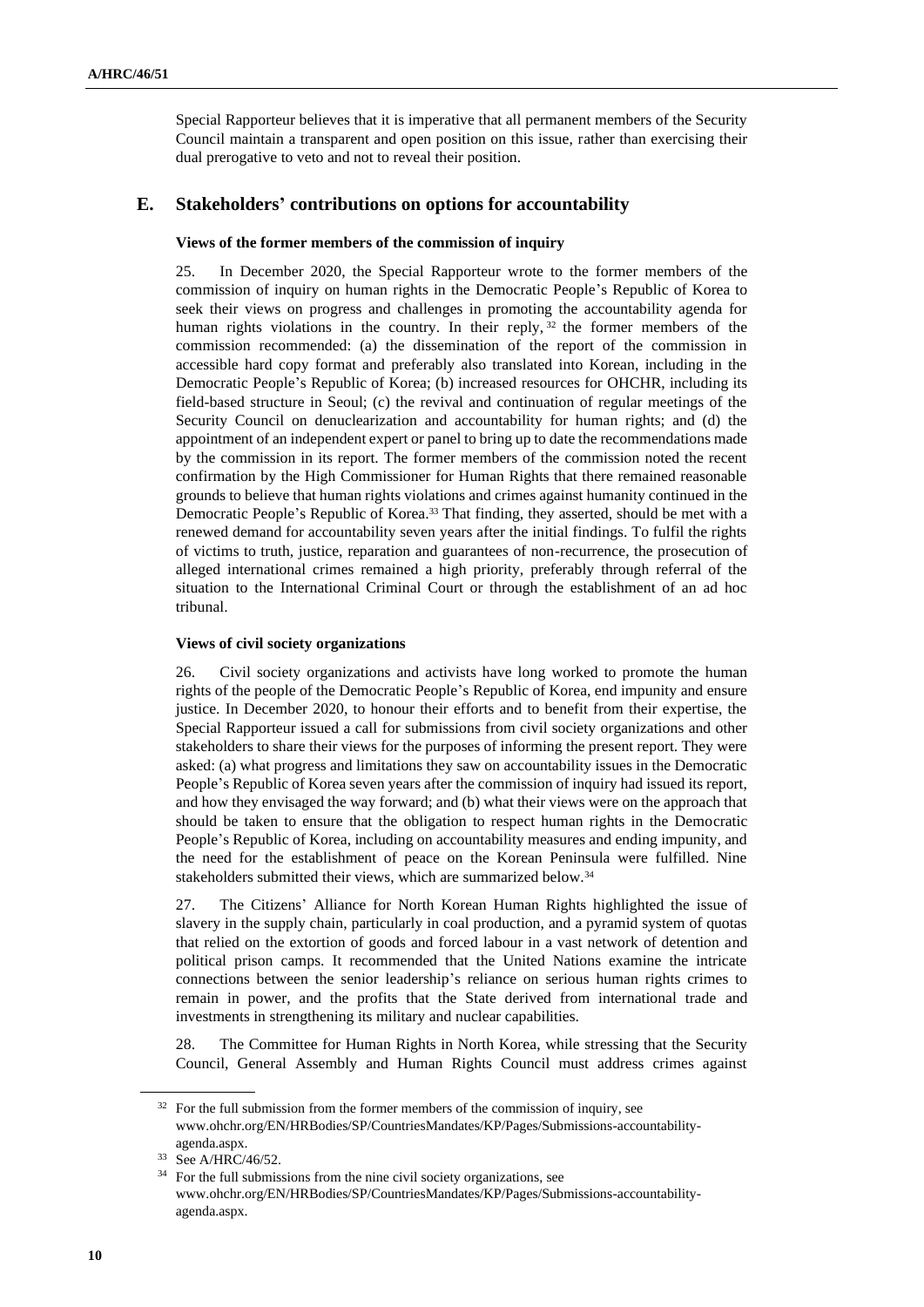humanity and emphasizing the need for accountability, including referral to the International Criminal Court, suggested that Member States could consider alternative accountability mechanisms, with the support of civil society organizations worldwide. It also noted that the severe restrictions on humanitarian aid as a result of the COVID-19 pandemic could provide an opportunity to reset efforts and implement a "Human Rights Up Front" approach to aid.

29. Human Rights Watch recommended that the Human Rights Council, in its upcoming resolution, should align the mandate of the OHCHR office in Seoul with the mandates of other independent investigative mechanisms, such as those for Myanmar and the Syrian Arab Republic, and provide for an expert on financial forensics and a Korean-speaking outreach officer. It also recommended that the OHCHR office in Seoul analyse the criminal law of the Republic of Korea to identify opportunities and limitations with respect to future accountability processes. It further recommended that the United Nations and Governments integrate human rights into any negotiations with the Democratic People's Republic of Korea to reach a lasting, sustainable peace on the Korean Peninsula.

30. Jubilee Campaign observed that there had been little improvement, if any, particularly in regard to women's rights and protection mechanisms. Concerns included the subjection of repatriated women to ill-treatment, forced abortion and hard labour; domestic and sexual violence in the Democratic People's Republic of Korea; forced marriage and sexual exploitation of trafficked women and girls in China; and hardships faced by defector women after resettlement in the Republic of Korea, such as stigma, economic disadvantage and exploitation.

31. Justice for North Korea stated that the work of the United Nations on accountability was a cause for hope for the human rights movement of the Democratic People's Republic of Korea, as it promoted trust among witnesses to share their information and brought media attention to the issue. It expressed concern regarding the approach of the Government of the Republic of Korea on human rights issues and stressed the continued importance of international awareness-raising and advocacy.

32. Korea Future Initiative outlined its work documenting the experiences of victims and identifying numerous perpetrators – including State officials – of violations of freedom of religion committed in the Democratic People's Republic of Korea. It called for capacitybuilding among civil society actors and for targeted individual sanctions against perpetrators, taking the view that referral to the International Criminal Court or the creation of an ad hoc mechanism seemed unlikely.

33. Open North Korea noted a lack of progress on accountability, but observed that the presence of the OHCHR office in Seoul had raised awareness, helped develop the capacity of civil society and allowed the collection of additional information not covered by the commission of inquiry. It observed that there were different approaches to human rights in the Democratic People's Republic of Korea across the political spectrum within the Republic of Korea, and called for a less partisan and more human rights-based approach to the issue.

34. Park Jihyun, an escapee and human rights activist with citizenship of the United Kingdom of Great Britain and Northern Ireland and the Democratic People's Republic of Korea, recommended that the international community strongly request the Democratic People's Republic of Korea to allow visits by special rapporteurs and to share information regarding prison camps and the lives of its people, and punish non-compliance with that request. The people of the Democratic People's Republic of Korea should also be allowed access to information. She noted that the attention paid by the international community to the issue of the rights of the people of the Democratic People's Republic of Korea depended on political climate, and that it was important that the international community engage with victims, who could describe their experiences in their own voices. She also noted the importance of accepting escapees from the Democratic People's Republic of Korea as refugees.

35. People for Successful Corean Reunification highlighted concerns and recommendations in the areas of children's rights, women's rights, digital rights and abductions. It recommended that the Democratic People's Republic of Korea allow thirdparty experts, specifically United Nations experts, to enter the country to evaluate and report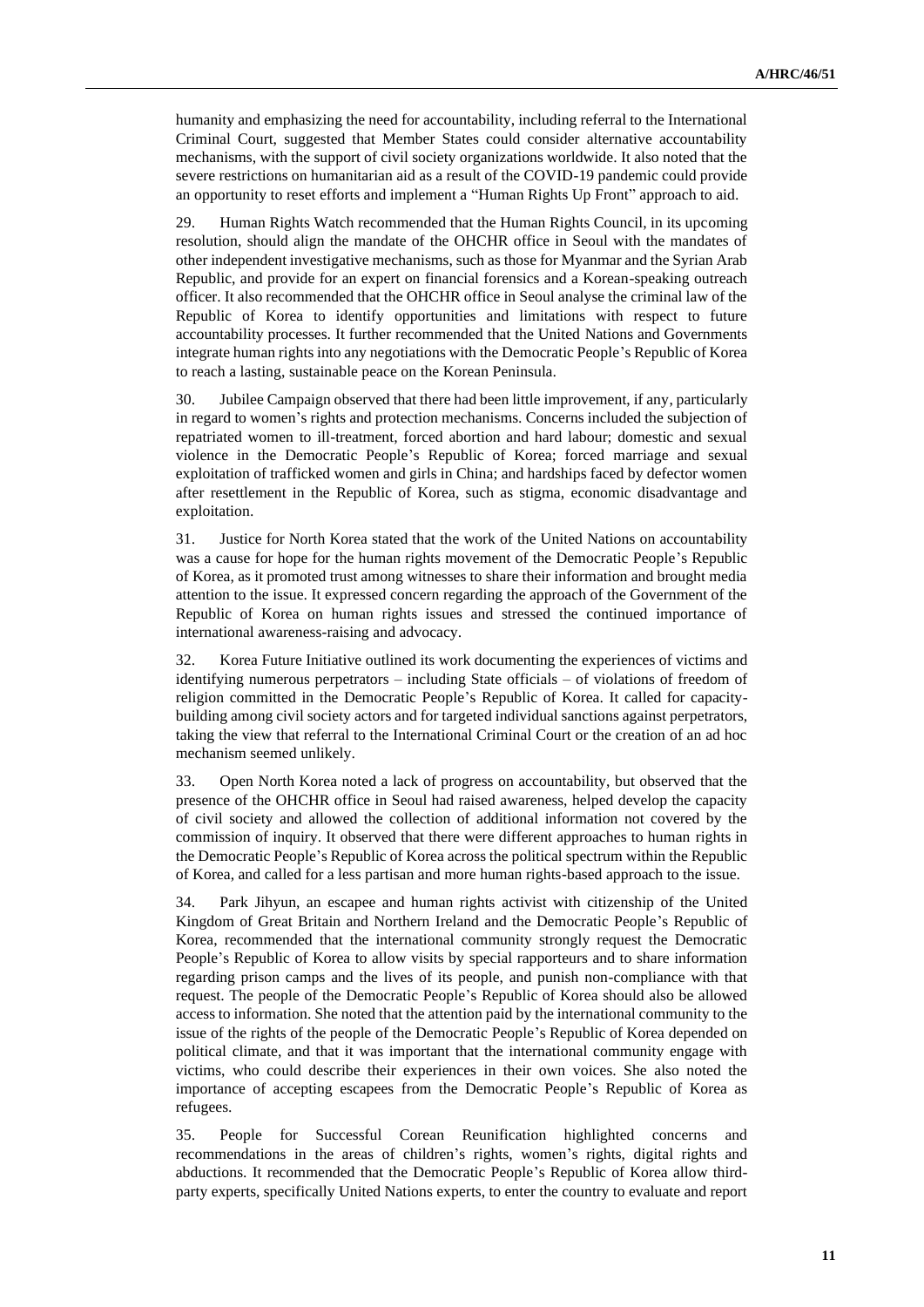on human rights. It also recommended democratic and rights-based reforms inside the country and called on the international community to protect escapees as refugees.

#### **F. Way forward on accountability**

36. The work of civil society organizations and victims' groups remains important for accountability and ending impunity for human rights violations in the Democratic People's Republic of Korea. People from the Democratic People's Republic of Korea living in the Republic of Korea, Japan, the United Kingdom, the United States and other countries have been actively advocating justice and accountability for human rights violations in the Democratic People's Republic of Korea, by publishing reports, running awareness-raising programmes, speaking at public events and addressing Governments and the United Nations. Civil society organizations are active in documentation efforts for future accountability and memorialization. In addition, civil society organizations are increasingly contributing information that they have gathered to the central repository for evidence and information established and maintained by OHCHR.

37. In recent years, a small number of victims and their families in Japan, the Republic of Korea and the United States have sought justice in their national courts. In the Republic of Korea, two men, who were former prisoners of war held by the Democratic People's Republic of Korea in the early 1950s, filed a civil lawsuit in 2019 against the Government of the Democratic People's Republic of Korea and the General Secretary, Mr. Kim. In July 2020, a judgment was issued against the defendants (without their participation), awarding damages equivalent to \$17,600 to each former prisoner of war. In August 2018, five victims of the "Paradise on Earth" campaign, <sup>35</sup> four women and one man, who had escaped from the Democratic People's Republic of Korea between 2001 and 2003, filed a civil lawsuit in Japan against the Government of the Democratic People's Republic of Korea, seeking compensation equivalent to approximately \$964,000 for each plaintiff for the infringement of their human rights. In a civil lawsuit brought in the United States by the family of Otto Warmbier, the court issued a default judgment finding the Democratic People's Republic of Korea liable for the hostage-taking, torture and extrajudicial killing of Mr. Warmbier and awarding damages in excess of \$501 million to his family. In May 2020 the court ordered three banks to disclose information on accounts holding frozen assets of the Democratic People's Republic of Korea, to examine potential means of securing the satisfaction of the judgment. The lack of cooperation of the Democratic People's Republic of Korea remains an obstacle in these cases. Universal jurisdiction cases in countries open to application should be regarded as potential avenues of accountability.

38. Victims and civil society organizations are increasingly active in submitting petitions on the human rights violations in the Democratic People's Republic of Korea to the special procedures of the Human Rights Council. Numerous petitions have been submitted to the Working Group on Enforced or Involuntary Disappearances. Some of these petitions related to individuals from the Republic of Korea who had been abducted during and after the Korean War and during the hijacking of Korean Air Lines flight YS-11 on 11 December 1969, as well as to Japanese and other foreign nationals abducted in the 1970s and 1980s. The Working Group transmitted 12 newly reported cases to the Democratic People's Republic of Korea in September 2020.<sup>36</sup> In Japan and the Republic of Korea, victims' groups, civil society organizations and research institutes have organized programmes to raise awareness and demand action with regard to human rights violations, in particular abductions. Family groups in Japan and the Republic of Korea support each other by exchanging views among themselves and with families of abductees and detainees from other countries.

39. In this respect, the Special Rapporteur notes that the temporal jurisdiction of the International Criminal Court appears limited with respect to these cases of enforced

<sup>&</sup>lt;sup>35</sup> Paradise on Earth was a campaign by the Government of the Democratic People's Republic of Korea to promote the "return" of ethnic Koreans. It lasted officially from 1959 to 1984, and resulted in the migration of 93,340 people to the Democratic People's Republic of Korea, mostly from Japan.

<sup>36</sup> See A/HRC/WGEID/122/1.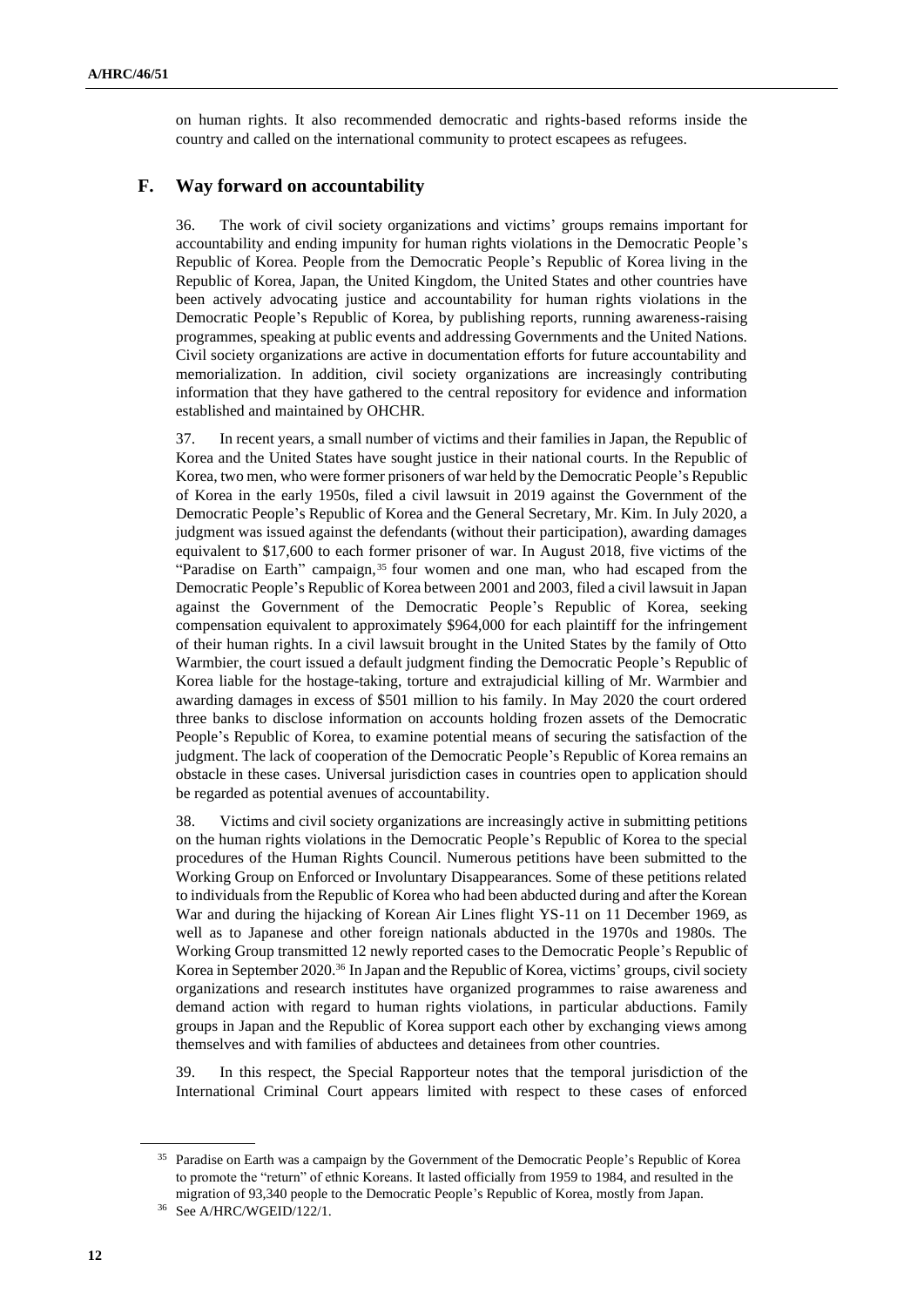disappearance and abduction.<sup>37</sup> However, he believes that the continuing nature of these crimes may justify fresh consideration of the possible jurisdiction of international tribunals. Additionally, the Special Rapporteur recalls that the commission of inquiry noted that no such limit to temporal jurisdiction applied to the crime of imprisonment and other serious deprivation of liberty, often committed in connection with enforced disappearance. On this basis, the Special Rapporteur is also of the view that these crimes against humanity related to the international abductions could potentially be subject to the jurisdiction of the International Criminal Court.

40. The Special Rapporteur is convinced that in the absence of immediate action on accountability, the international community should respect, protect and maintain civic space that enables victims, families, escapees and civil society organizations to continue their efforts in monitoring, documentation and advocacy, which is essential for the fight against impunity in the Democratic People's Republic of Korea. In the Republic of Korea, civil society organizations do not have access to Hanawon resettlement support centres for refugees from the Democratic People's Republic of Korea to interview escapees. It is important that civil society, and not just States or the United Nations, have access to Hanawon centres to interview recently arrived people from the Democratic People's Republic of Korea. In addition, civil society organizations' applications for consultative status with the Economic and Social Council should be positively considered, as this status is a requirement to be accredited as an observer to the Human Rights Council.

41. The Special Rapporteur engaged with the Government of the Republic of Korea on its decision to conduct business inspections of civil society organizations and the revision of the Development of Inter-Korean Relations Act. The revised Act prohibited the flying of balloons and leaflets, broadcasting through loudspeakers and the installation of visual materials along the military demarcation line, punishable with possible imprisonment of up to three years. The Special Rapporteur expressed concern that the revised act limited many activities of escapees and civil society organizations, and that such limits could be in breach of international human rights law, and recommended a review of the legislation. In January 2021, the Ministry of Unification issued guidelines on the interpretation of the act, clarifying that it was not applicable to third-country activities.

42. The United Nations has a responsibility to support and facilitate the work of civil society organizations, lawyers and victims' groups in their fight against impunity. The Special Rapporteur supports the work of OHCHR, particularly its field-based office in Seoul, in coordinating efforts by civil society organizations and lawyers, building their capacity and amplifying the voices of victims – including escapees from the Democratic People's Republic of Korea and their families – and activists.

43. The process of fighting against impunity will also help build sustainable peace on the Korean Peninsula. As one escapee from the Democratic People's Republic of Korea told OHCHR, "people matter whenever we discuss reconciliation and peace". <sup>38</sup> The significance of peace for all on the Korean Peninsula can be properly understood only by its people, and the people's search for truth and justice should be supported as an integral part of the peace process. The United Nations must therefore be coherent in emphasizing human rights while pursuing peace, development and denuclearization in the Democratic People's Republic of Korea.

# **IV. Impact of the COVID-19 pandemic on the situation of human rights in the Democratic People's Republic of Korea**

44. According to the World Health Organization (WHO), the Democratic People's Republic of Korea had tested 13,259 people for COVID-19 as at 31 December 2020. All the results were negative. The Government of the Democratic People's Republic of Korea applied to join the COVID-19 Vaccine Global Access (COVAX) Facility, an initiative for

<sup>37</sup> Rome Statute, article 7 (1).

<sup>38</sup> OHCHR, "Laying the human rights foundations for peace: supporting an inclusive and human rightscentred peace process in the Democratic People's Republic of Korea", September 2020, p. 30.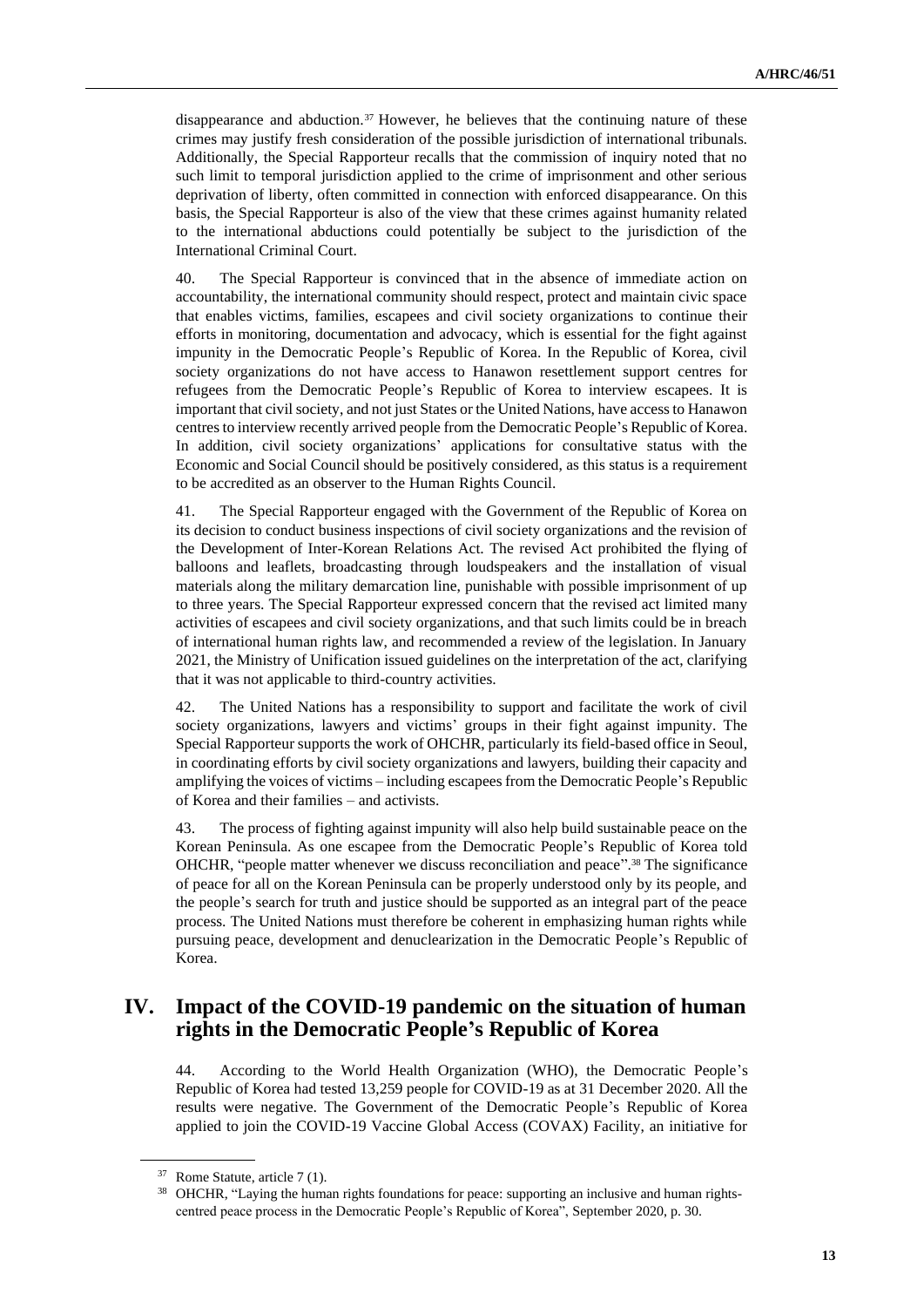equitable global access to COVID-19 vaccines, in a welcome approach to international cooperation. The country is expected to receive 1,992,000 doses of the Oxford-AstraZeneca vaccine in the first half of 2021 under this initiative. The Special Rapporteur urges the Government to take this opportunity to grant full and unimpeded access not only to medical and related staff involved in COVID-19 vaccinations but also to humanitarian actors providing critical support.

45. The Democratic People's Republic of Korea continues to strictly implement its antiepidemic measures. The authorities have occasionally locked down several cities as a measure to control possible COVID-19 transmission, and residents exhibiting a fever for more than three days are reportedly required to self-isolate. A recently enacted emergency law reportedly requires both citizens and foreigners to comply unconditionally with antiepidemic measures.<sup>39</sup> Unconfirmed reports indicate that a buffer zone  $1-2$  km wide has been set up along the borders and that officials have authorized law enforcement agencies to "shoot on sight" anyone attempting to cross the country's borders.<sup>40</sup> On 22 September, a 47-yearold official of the Ministry of Oceans and Fisheries of the Republic of Korea was shot dead by the security forces of the Democratic People's Republic of Korea. The Special Rapporteur sent an official letter to the Democratic People's Republic of Korea and to the Republic of Korea requesting further information about the case. The Special Rapporteur has received a response from the Republic of Korea only. The Democratic People's Republic of Korea must hold those responsible to account, compensate the official's family and review State policy on dealing with alleged trespassers. The Republic of Korea should also provide all available information on the incident and urge the Democratic People's Republic of Korea to comply with its international obligations.

46. Several cases of severe punishment against those breaking anti-epidemic prevention measures have been reported by the media. In December 2020, a man in his fifties allegedly involved in illicit trade with China was reportedly publicly executed. In November 2020, two border guard officers and two rank-and-file soldiers allegedly involved in smuggling were reportedly executed. The same month, a high-profile money changer was allegedly executed in Pyongyang. A new detention facility for those violating COVID-19 quarantine measures has reportedly been built in North Hwanghae Province. The situation of prisons in the Democratic People's Republic of Korea, including political prison camps, remains of the utmost concern, as reflected in the latest OHCHR reports.<sup>41</sup> The COVID-19 situation has increased the vulnerability of people in detention. Detainees in the country rely on family visits for access to decent food and medical care.<sup>42</sup> but families are currently unable to visit owing to the pandemic. On the occasion of the seventy-fifth anniversary of the foundation of the Workers' Party of Korea, on 10 October 2020, the Government reportedly released 7,000 prisoners under a general amnesty.<sup>43</sup>

47. The Special Rapporteur recommends that the Government follow the guidelines set out in the joint statement on COVID-19 in prisons and other closed settings made by WHO, OHCHR, the United Nations Office on Drugs and Crime (UNODC), and the Joint United Nations Programme on HIV/AIDS (UNAIDS), <sup>44</sup> and abide by the United Nations Standard Minimum Rules for the Treatment of Prisoners (the Nelson Mandela Rules). The Special Rapporteur also recommends that OHCHR organize an international conference on prisons in the Democratic People's Republic of Korea to develop comprehensive programmes to improve the situation by opening access for monitoring and building national capacity. Such discussions should be as broad-based as possible, involving United Nations agencies working inside the Democratic People's Republic of Korea, civil society organizations, relevant

<sup>&</sup>lt;sup>39</sup> Yonhap News Agency, "N. Korea's anti-virus law imposes requirements on foreigners", 1 November 2020.

<sup>40</sup> John Sifton, "North Korea's unlawful 'shoot on sight' orders", Human Rights Watch, 28 October 2020.

<sup>41</sup> See A/HRC/46/52; and OHCHR, *"I Still Feel the Pain…": Human Rights Violations against Women Detained in the Democratic People's Republic of Korea*, July 2020.

<sup>42</sup> OHCHR, *"I Still Feel the Pain…"*, pp. 45–47 and 67.

<sup>43</sup> Radio Free Asia, ["North Korea releases 7,000 prisoners, orders people to provide for them",](https://www.rfa.org/english/news/korea/prison-11202020193824.html) 20 November 2020.

<sup>44</sup> See www.ohchr.org/Documents/Events/COVID-19/20200513\_PS\_COVID\_and\_Prisons\_EN.pdf.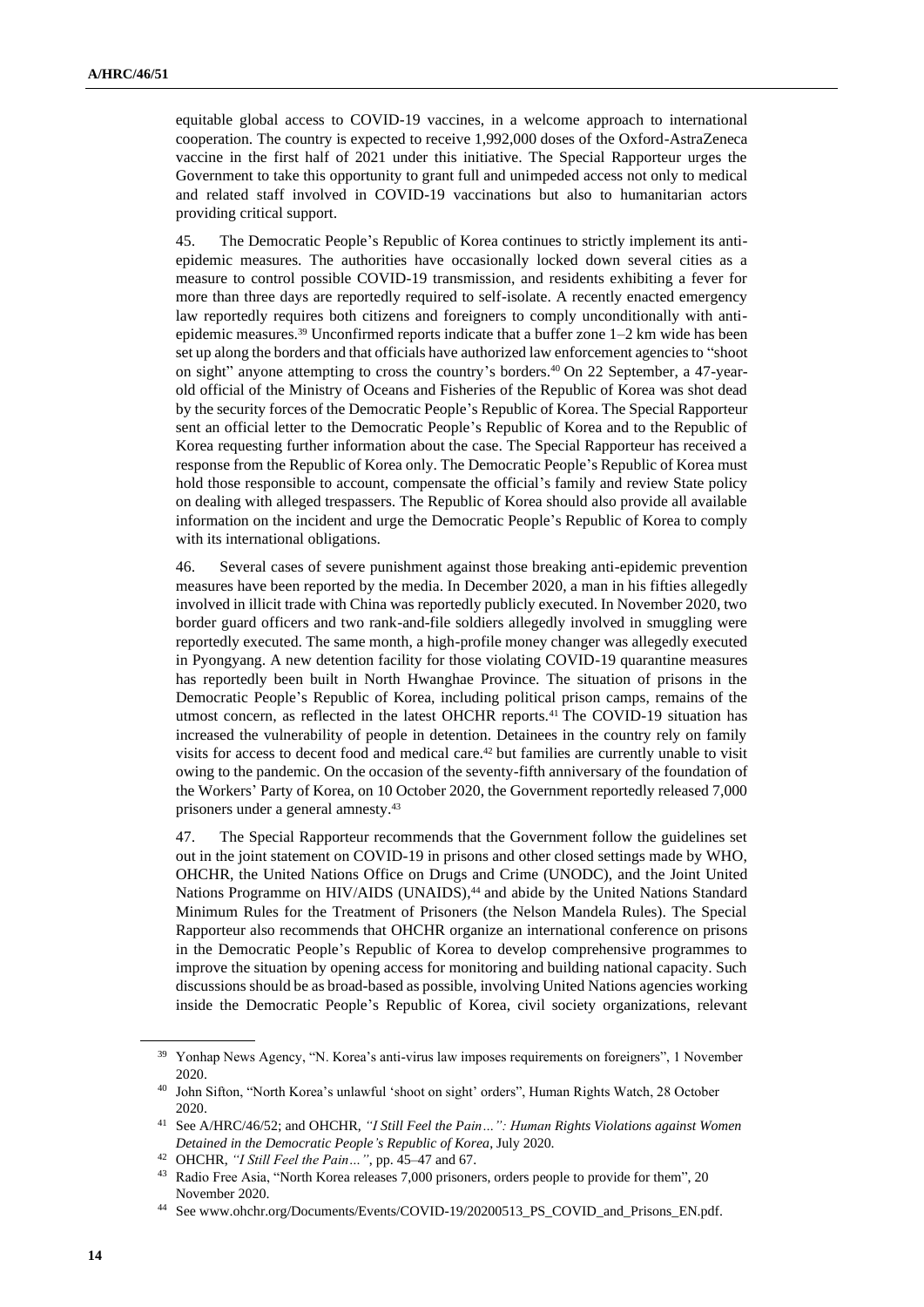United Nations human rights mechanisms (including treaty bodies and special procedures), member States, international organizations and detainees and their families.

48. Prolonged measures for the prevention of COVID-19 have resulted in a drastic decline in trade and commercial activities and severe economic hardship among the general population, causing increased food insecurity. According to the Food and Agriculture Organization of the United Nations (FAO), the prevalence of undernourishment in the Democratic People's Republic of Korea was more than 45 per cent prior to the pandemic, between 2017 and 2019.<sup>45</sup> Concerns remain that restrictions on trade with China, limited market activities, lack of humanitarian support to the affected population, ongoing implementation of sanctions and damage to agriculture caused by typhoons and floods in August and September 2020 could lead to a serious food crisis. Deaths by starvation have been reported, as has an increase in the number of children and older persons who have resorted to begging as families are unable to support them.

49. Humanitarian operations inside the country have nearly come to a halt, and only three international humanitarian workers (two from the United Nations and one from a nongovernmental organization) currently remain inside the country. International organizations such as the International Committee of the Red Cross and the International Federation of Red Cross and Red Crescent Societies have no international personnel in the country. Humanitarian agencies are unable to carry out on-site assessment missions to monitor and implement crucial life-saving projects. While the Security Council Committee established pursuant to Security Council resolution 1718 (2006) has expedited exemptions for humanitarian assistance and has simplified the exemptions procedures,<sup>46</sup> humanitarian goods bound for the Democratic People's Republic of Korea have remained at the border with China for months owing to restrictions on imports of goods. Such extended storage has incurred additional costs for humanitarian organizations.

50. The Korea International Trade Association has reported that trade between the Democratic People's Republic of Korea and China decreased by 80 per cent in 2020 compared to 2019. The reduction in trade with China has resulted in a significant decrease in market activities, reducing earnings for many families who relied on small-scale market activities. There have been shortages of essential goods, medicines, agricultural input for farming and raw materials for State-owned factories. The authorities continue to emphasize self-reliance by producing essential goods domestically. Concerns remain that the Government's crackdown on market activity to prevent the spread of COVID-19 could stymie efforts to institutionalize and legalize market processes.<sup>47</sup> The General Secretary, in his speech to the eighth Congress of the Workers' Party of Korea in January 2021, highlighted the need to restore the State's leading role in commerce activities, signalling a tightening of government control over market activity.

51. The Special Rapporteur urges the authorities of the Democratic People's Republic of Korea to explore alternative measures, in order to strike a balance between necessary disease prevention measures and the basic economic and social rights of the people. In the light of expenditure on the military and the security sector, the Government should also realign priorities and dedicate its resources to ensuring freedom from hunger and other essential minimum living standards for citizens. Lastly, the Government should increase cooperation with the international community and allow humanitarian agencies to reach out to the people in need while following safety protocols. It is time that the Government acted prudently to make sure that the negative consequences of prevention measures do not become disproportionately greater than the impact of the pandemic itself.

<sup>45</sup> FAO, United Nations Children's Fund, World Food Programme and WHO, *Asia and the Pacific Regional Overview of Food Security and Nutrition 2020: Maternal and Child Diets at the Heart of Improving Nutrition* (Bangkok, FAO, 2021).

<sup>46</sup> On 30 November 2020, the Committee approved updates to its implementation assistance notice No. 7, entitled "Guidelines for obtaining exemptions to deliver humanitarian assistance to the Democratic People's Republic of Korea". See www.un.org/press/en/2020/sc14375.doc.htm.

<sup>&</sup>lt;sup>47</sup> OHCHR, "The price is rights: the violation of the right to an adequate standard of living in the [Democratic People's Republic of Korea",](https://www.ohchr.org/Documents/Countries/KP/ThePriceIsRights_EN.pdf) May 2019, pp. 15–17.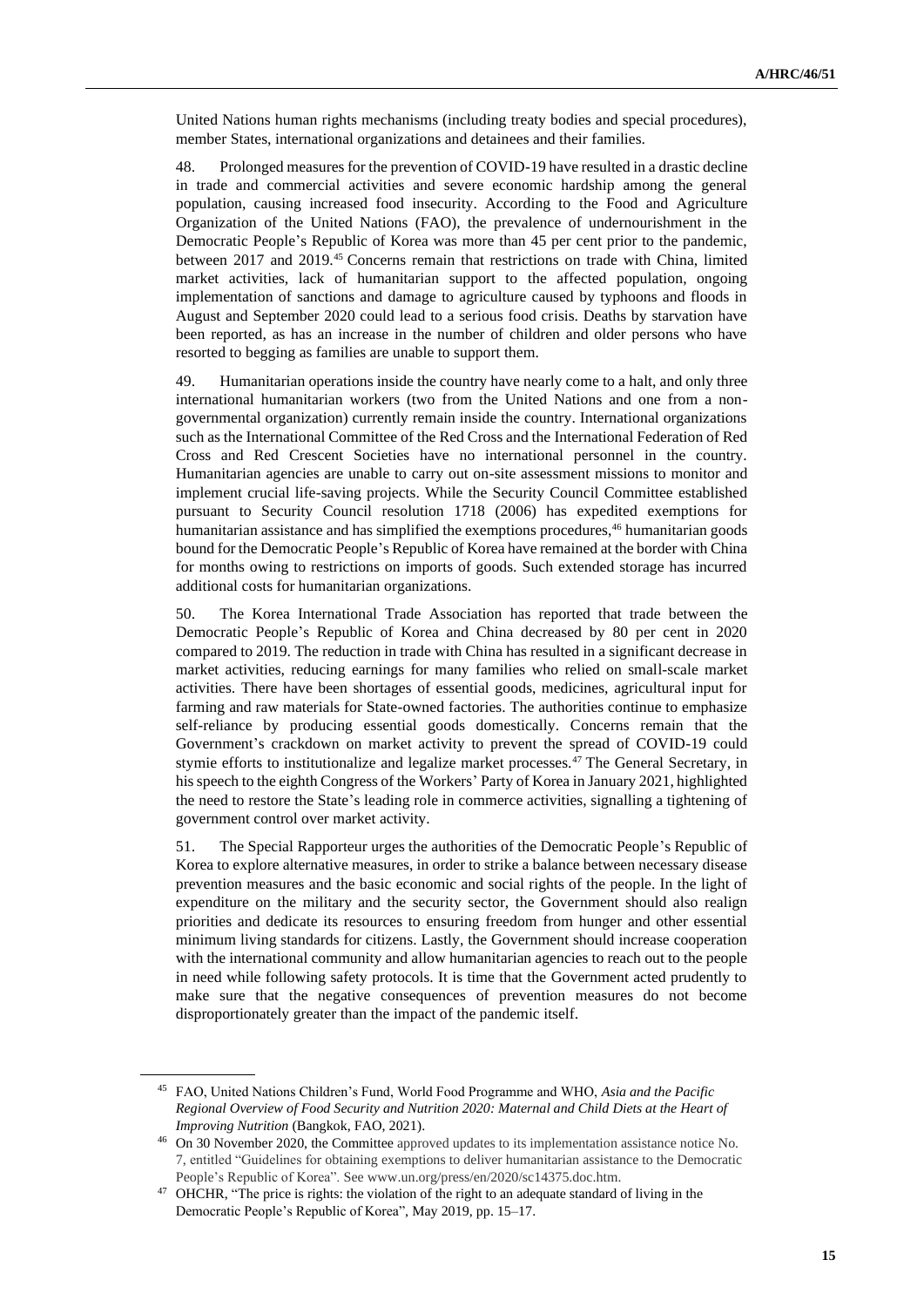### **V. Engagement**

52. The COVID-19 pandemic has demonstrated that cooperation and engagement are the only way to overcome human and social crises. The isolation of the Democratic People's Republic of Korea means the isolation of ordinary people who have already been subjected to patterns of serious human rights abuses. Providing entry points for the authorities to gradually open up dialogue and grant access to the country is critical, especially when the Government is exceptionally suspicious and reluctant to discuss human rights. It is worth mentioning that in the recent years the Government has made substantive decisions to allow further cooperation on human rights. It ratified the Convention on the Rights of Persons with Disabilities in 2016 and invited the Special Rapporteur on the rights of persons with disabilities to the country in May 2017.<sup>48</sup> The Government participated in the reviews by the Committee on the Elimination of Discrimination against Women and the Committee on the Rights of the Child in 2017. It also submitted its initial report to the Committee on the Rights of Persons with Disabilities in 2018. The strategic framework for cooperation between the United Nations and the Government of the Democratic People's Republic of Korea for the period 2017–2021 explicitly states that two of the cross-cutting programming principles to be applied in its implementation are a human rights-based approach and gender equality. The Democratic People's Republic of Korea actively participated in the third cycle of the universal periodic review in May 2019, and accepted some, but not all, of the resulting recommendations. Members of the State delegation that attended that review participated in a human rights workshop organized by OHCHR and the Department of Political and Peacebuilding Affairs and held in Geneva. The Government continued to show interest in technical assistance activities in 2020, but progress was not possible owing to the pandemic. Even though these initiatives have not resulted in any proven impact on the rights of the people in the Democratic People's Republic of Korea, the Special Rapporteur believes that such engagement deserves attention, support and continuing development.

53. The fact that reunions of separated families have been at a standstill since August 2018 is lamentable, especially for ageing family members. The Special Rapporteur urges both the Democratic People's Republic of Korea and the Republic of Korea to fulfil their commitments made in the Panmunjom Declaration on Peace, Prosperity and Reunification of the Korean Peninsula of 27 April 2018, namely to endeavour "to swiftly resolve the humanitarian issues that resulted from the division of the nation, and to convene the Inter-Korean Red Cross Meeting to discuss and solve various issues including the reunion of separated families and relatives". <sup>49</sup> According to the Republic of Korea, the equipment necessary for virtual communication has already been set up. The Special Rapporteur does not see any reason to further postpone virtual reunions.

54. The Special Rapporteur also wishes to highlight once more the efforts of civil society organizations that continue to campaign for peace on the Korean Peninsula, especially Women Cross DMZ, a global coalition of women's peace organizations calling for an end to the conflict on the Korean Peninsula, for the signature of a peace agreement and for the inclusion of women in peace processes. The Special Rapporteur sent four letters to the Government during the reporting period in which he commended it for its efforts to prevent a major outbreak of COVID-19 and encouraged the authorities to allow medical and scientific experts and humanitarian actors full and unimpeded access. He also requested a visit to the country to discuss human rights issues, including the impact of sanctions on people's rights. He noted his support for peace initiatives and expressed condolences and solidarity to all the people who had been affected by a series of recent natural disasters. Although the Special Rapporteur has not received any response, he will continue to reach out to the Government of the Democratic People´s Republic of Korea.

<sup>&</sup>lt;sup>48</sup> The Special Rapporteur on the situation of human rights in the Democratic People's Republic of Korea has encouraged other thematic mandate holders to engage with the Government with a view to visiting the country, and meetings have been held with the permanent missions of the relevant States to the United Nations Office and other international organizations in Geneva. He continues to foster these contacts.

A/72/109-S/2018/820, annex, para. 1 (5).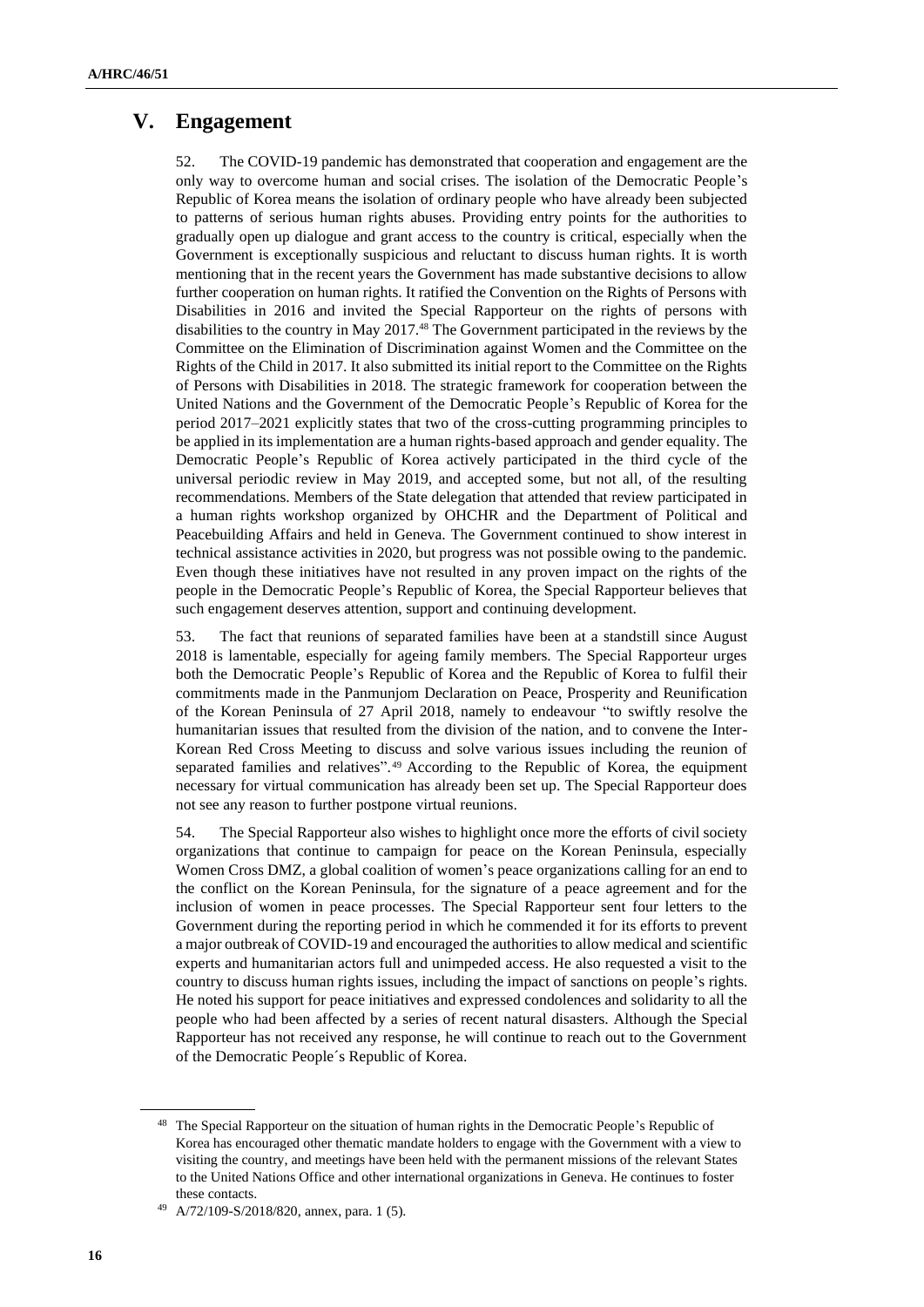# **VI. Conclusions**

55. **Holding accountable those most responsible for human rights violations in the Democratic People's Republic of Korea that may amount to crimes against humanity is imperative in terms of pursuing justice, upholding the rights of victims and deterring future violations of human rights in the country. To this end, both the Human Rights Council and the General Assembly have repeatedly encouraged the Security Council to take appropriate action to ensure accountability, including through consideration of referral of the situation in the Democratic People's Republic of Korea to the International Criminal Court and consideration of further sanctions in order to target effectively those who appear to be most responsible for human rights violations,**<sup>50</sup> **but to no avail. For decades, people in the Democratic People's Republic of Korea have continued to suffer or fear grave abuses by State institutions that are supposed to protect them. The Security Council should also bear responsibility for its inaction against the continuation of crimes against humanity in the Democratic People's Republic of Korea. A rationale based on human rights demands that the fight against abuses of such a scale, gravity and nature cannot take a back seat to national or geopolitical interests. Failure to take action may be legal, but it is not justifiable under the Charter of the United Nations.**

56. **Referral to the International Criminal Court or the creation of an ad hoc tribunal or other comparable mechanism would be complementary to initiatives by victims who have sought justice in national courts, which are limited in scope and hampered by the lack of cooperation from the Democratic People's Republic of Korea. Such approaches at the international level would stand to benefit from the groundwork being carried out by OHCHR, in particular with respect to information-gathering, documentation and awareness-raising.**

57. **The further isolation of the Democratic People's Republic of Korea from the outside world during the COVID-19 pandemic appears to have exacerbated entrenched human rights violations. The negative impact on the people is particularly worrying, especially given that information received from within the country has been limited further owing to the decreased presence of the international community and the decreased number of escapees arriving in the Republic of Korea.** 

58. **In this respect, the spirit of unity and cooperation emerging worldwide to address the challenge of COVID-19 should reinvigorate the search for a peaceful end to the conflict on the Korean Peninsula. The United Nations should be coherent in pursuing peace, human rights, development and denuclearization in the Democratic People's Republic of Korea. The Special Rapporteur notes that prioritizing only the denuclearization agenda may negatively affect other equally important agendas. On the contrary, a search for a peaceful and principled end to the conflict will generate the space and the conditions necessary to further discuss denuclearization, improvement of the human rights situation, and access on the ground.**

### **VII. Recommendations**

59. **The Special Rapporteur recommends that the Democratic People's Republic of Korea:**

(a) **Establish accountability mechanisms for human rights violations in the country in accordance with international human rights standards;**

(b) **Acknowledge the existence of human rights violations, including those raised by OHCHR, the commission of inquiry and the Special Rapporteur, and provide human rights monitors and international humanitarian organizations with access to the country, including detention facilities;** 

<sup>50</sup> See General Assembly resolution 75/190 and Human Rights Council resolution 43/25.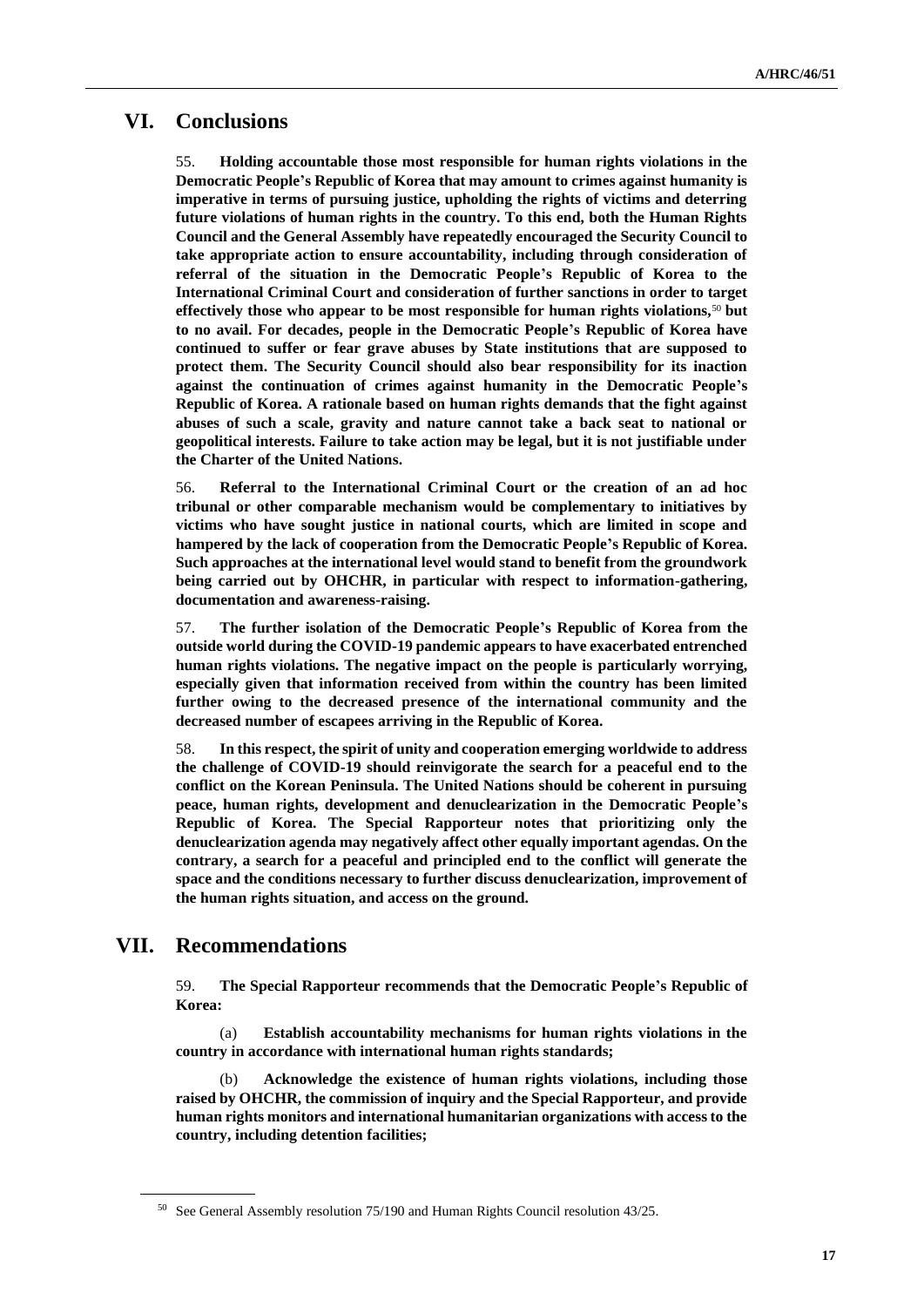(c) **Address allegations of enforced disappearance, including in the form of abductions, and provide accurate information to the families of the victims on the fate and whereabouts of their missing relatives;** 

(d) **Initiate a process of dialogue with the Special Rapporteur and invite him to visit the country;** 

(e) **Urgently invest the maximum available resources, including through international cooperation, to ensure that the basic needs for food, water, sanitation and housing are met, prioritizing the most marginalized communities;**

(f) **Assess the impact of measures to prevent the spread of COVID-19 on the exercise of human rights, including economic and social rights, and revise any measures that violate these rights;** 

(g) **Grant medical experts and humanitarian actors full and unimpeded access, relax restrictions on access to information, and provide timely and relevant data to the United Nations and humanitarian organizations to enable them to assist the most vulnerable communities;** 

(h) **Comply with the COVID-19 guidance issued by the United Nations High Commissioner for Human Rights, which calls for solidarity and cooperation to tackle the virus and to mitigate the negative effects of measures designed to halt its spread;** 

Follow the guidelines set out in the joint statement on COVID-19 in **prisons and other closed settings made by UNODC, WHO, UNAIDS and OHCHR, abide by the Nelson Mandela Rules and consider the release of prisoners, particularly those in vulnerable situations;** 

(j) **Carry out research and release statistics and other data to enable an assessment of the impact of international sanctions on the economic and social rights of the people;** 

(k) **Recognize the fundamental right to leave and enter the country, both in law and in practice, and ensure that those who are repatriated are not subjected to punishment upon repatriation;**

(l) **Engage with the Republic of Korea to resume reunions of separated families.** 

60. **The Special Rapporteur recommends that the Republic of Korea:** 

(a) **Integrate human rights into negotiations with the Democratic People's Republic of Korea;** 

(b) **Engage with the Democratic People's Republic of Korea to resume reunions of separated families;** 

(c) **Engage with civil society organizations with a view to enabling victims, families, escapees and civil society organizations to continue their fight against impunity;** 

(d) **Engage with civil society organizations to ensure access to Hanawon resettlement support centres for refugees from the Democratic People's Republic of Korea in order to interview escapees;**

(e) **Continue its efforts to provide protection to people escaping from the Democratic People's Republic of Korea to third countries;** 

**Implement the North Korean Human Rights Act passed by the National Assembly of the Republic of Korea in 2016, including establishing the North Korean Human Rights Foundation;** 

(g) **Ensure that a human rights-based framework is integrated into possible economic and humanitarian cooperation with the Democratic People's Republic of Korea;**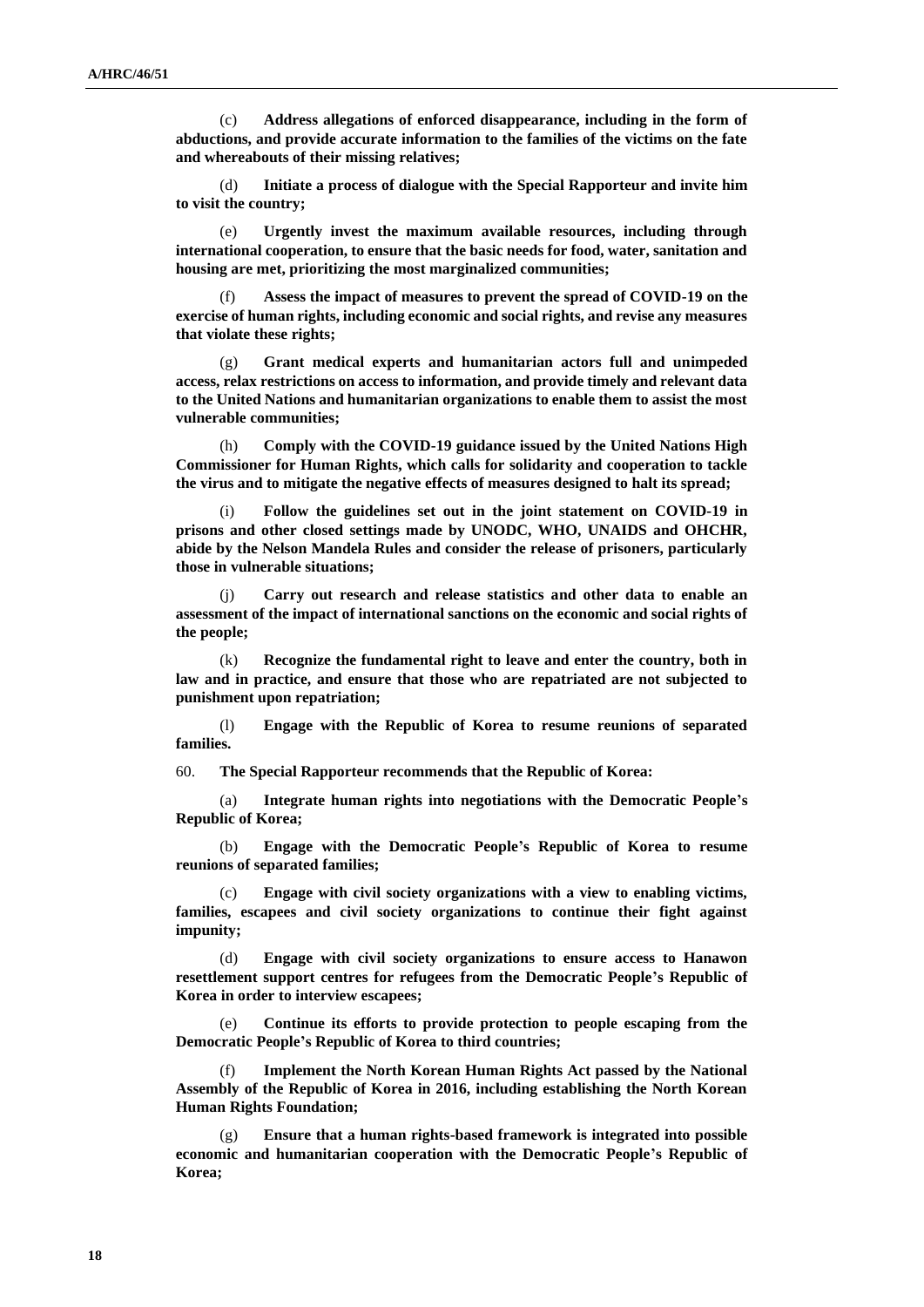(h) **Facilitate people-to-people exchanges with the Democratic People's Republic of Korea by lowering limitations on freedom of communication.** 

61. **The Special Rapporteur recommends that China:** 

(a) **Apply the principle of non-refoulement to individuals from the Democratic People's Republic of Korea who are at risk of serious human rights violations upon repatriation;** 

(b) **Actively engage in human rights issues in the Democratic People's Republic of Korea, including by continuing to engage with the Special Rapporteur and OHCHR.** 

62. **The Special Rapporteur recommends that China, the Democratic People's Republic of Korea, the Republic of Korea and the United States, with the participation of other Member States of the United Nations as necessary, reach an agreement on peace and prosperity, including provisions to promote human rights and address human rights violations.** 

63. **The Special Rapporteur recommends that the international community:** 

(a) **Provide support to the people of the Democratic People's Republic of Korea in combating the COVID-19 pandemic;** 

Provide increased financial and other support to humanitarian actors, **including the United Nations, to enable them to respond to the most urgent humanitarian needs in the country and to support development initiatives;** 

(c) **Use any available opportunity for dialogue with the Democratic People's Republic of Korea to create an environment to advance a peace agreement and seek progress with respect to the situation of human rights in the country;** 

(d) **Continue to provide support to the efforts of civil society actors to address the situation of human rights in the Democratic People's Republic of Korea;**

(e) **Support efforts to promote accountability in the Democratic People's Republic of Korea, including the work on accountability by OHCHR.**

64. **The Special Rapporteur makes following recommendations to the United Nations:** 

(a) **The Security Council should refer the situation in the Democratic People's Republic of Korea to the International Criminal Court or establish an ad hoc tribunal or other comparable mechanism;** 

(b) **The General Assembly should also discuss the establishment of an ad hoc international tribunal on crimes against humanity committed in the Democratic People's Republic of Korea;**

(c) **The Security Council should adopt sanctions targeting those who are most responsible for crimes against humanity;** 

(d) **The Security Council should consider lifting sanctions that negatively affect human rights;** 

(e) **The Secretary-General and OHCHR should conduct a comprehensive study of the detrimental impact of sanctions on the human rights of the people of the Democratic People's Republic of Korea and on the humanitarian situation in the context of the current COVID-19 preventative measures;** 

(f) **The Secretary-General and OHCHR should continue to explore and support technical cooperation projects on human rights with the Democratic People's Republic of Korea;**

(g) **OHCHR should organize an international conference on prisons in the Democratic People's Republic of Korea to develop comprehensive programmes to improve the situation by opening access for monitoring and building national capacity.**